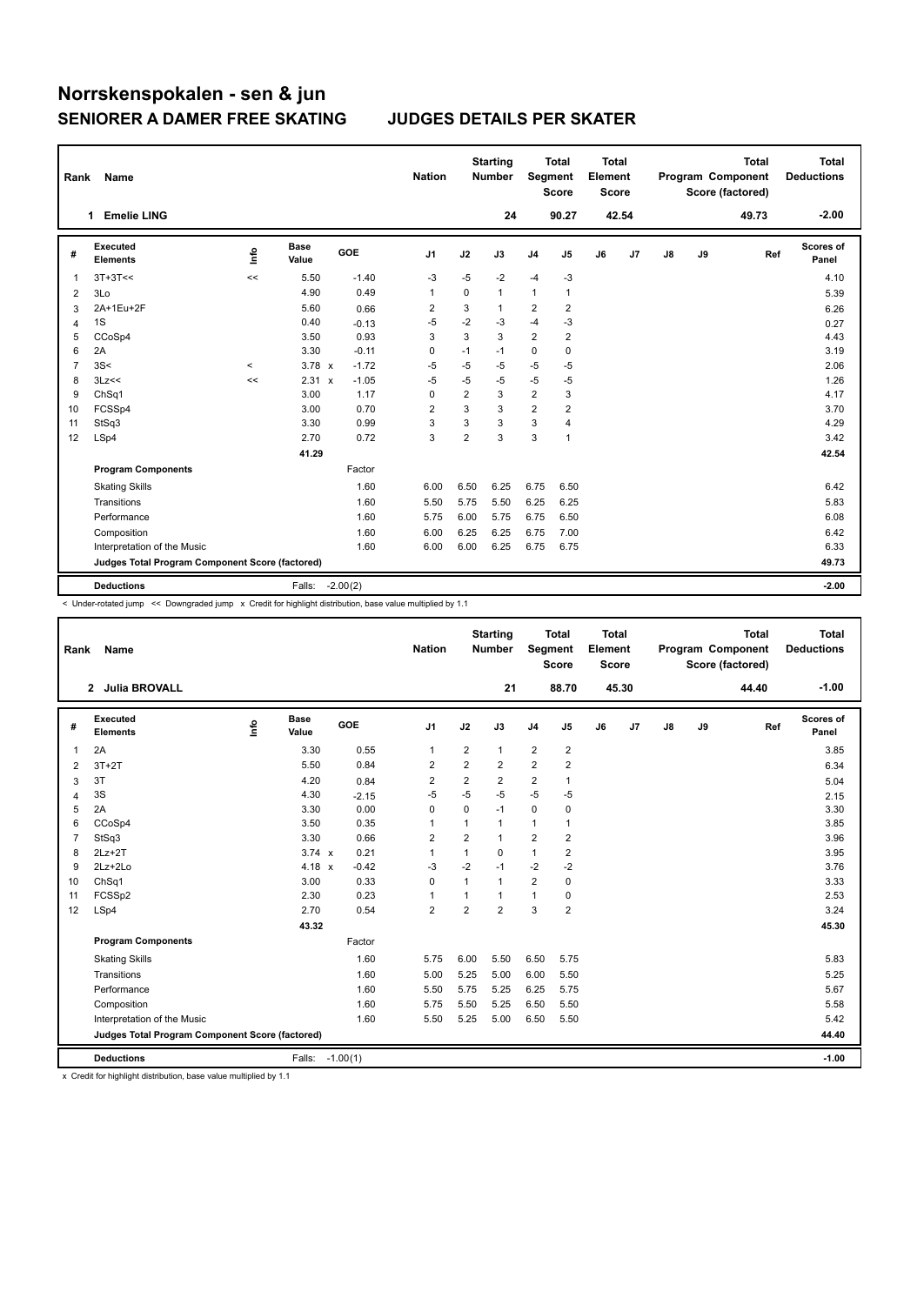| Rank           | Name                                            |         |                      |         | <b>Nation</b>           |                | <b>Starting</b><br><b>Number</b> | Segment                 | <b>Total</b><br><b>Score</b> | <b>Total</b><br>Element<br>Score |       |               |    | <b>Total</b><br>Program Component<br>Score (factored) | <b>Total</b><br><b>Deductions</b> |
|----------------|-------------------------------------------------|---------|----------------------|---------|-------------------------|----------------|----------------------------------|-------------------------|------------------------------|----------------------------------|-------|---------------|----|-------------------------------------------------------|-----------------------------------|
|                | Emma KIVIOJA<br>3                               |         |                      |         |                         |                | 22                               |                         | 84.38                        |                                  | 40.78 |               |    | 43.60                                                 | 0.00                              |
| #              | Executed<br><b>Elements</b>                     | ١ifo    | <b>Base</b><br>Value | GOE     | J <sub>1</sub>          | J2             | J3                               | J <sub>4</sub>          | J5                           | J6                               | J7    | $\mathsf{J}8$ | J9 | Ref                                                   | Scores of<br>Panel                |
| 1              | 3Lz<<                                           | <<      | 2.10                 | $-1.05$ | $-5$                    | $-5$           | -4                               | $-5$                    | $-5$                         |                                  |       |               |    |                                                       | 1.05                              |
| 2              | $3F < +2T$                                      | $\,<\,$ | 5.54                 | $-1.41$ | -3                      | $-4$           | $-3$                             | $-4$                    | $-2$                         |                                  |       |               |    |                                                       | 4.13                              |
| 3              | $2A+2T$                                         |         | 4.60                 | 0.11    | $\mathbf{1}$            | $\overline{2}$ | 0                                | $-1$                    | 0                            |                                  |       |               |    |                                                       | 4.71                              |
| 4              | ChSq1                                           |         | 3.00                 | 1.00    | $\overline{2}$          | 1              | $\overline{2}$                   | $\overline{2}$          | 3                            |                                  |       |               |    |                                                       | 4.00                              |
| 5              | FSSp4                                           |         | 3.00                 | 0.60    | $\overline{\mathbf{c}}$ | 1              | $\overline{2}$                   | $\overline{2}$          | $\overline{2}$               |                                  |       |               |    |                                                       | 3.60                              |
| 6              | 2Lz                                             |         | 2.10                 | 0.28    | $\mathbf{1}$            | $\mathbf 0$    | $\mathbf{1}$                     | $\overline{\mathbf{c}}$ | $\overline{\mathbf{c}}$      |                                  |       |               |    |                                                       | 2.38                              |
| $\overline{7}$ | 3S<                                             | $\prec$ | $3.78 \times$        | $-0.80$ | $-2$                    | $-3$           | $-3$                             | $-2$                    | $-2$                         |                                  |       |               |    |                                                       | 2.98                              |
| 8              | 2A<                                             | $\prec$ | $2.90 \times$        | $-0.79$ | $-2$                    | $-4$           | $-2$                             | $-4$                    | -3                           |                                  |       |               |    |                                                       | 2.11                              |
| 9              | LSp4                                            |         | 2.70                 | 0.27    | $\overline{2}$          | $\Omega$       | $\mathbf{1}$                     | $\mathbf{1}$            | $\mathbf{1}$                 |                                  |       |               |    |                                                       | 2.97                              |
| 10             | 2F+1Eu+2F                                       |         | 4.51 x               | 0.18    | $\overline{1}$          | $\overline{2}$ | $\mathbf{1}$                     | $\mathbf{1}$            | 1                            |                                  |       |               |    |                                                       | 4.69                              |
| 11             | StSq3                                           |         | 3.30                 | 0.66    | 2                       | $\overline{2}$ | $\overline{2}$                   | $\overline{\mathbf{c}}$ | $\overline{4}$               |                                  |       |               |    |                                                       | 3.96                              |
| 12             | CCoSp4                                          |         | 3.50                 | 0.70    | $\overline{2}$          | $\overline{2}$ | $\overline{2}$                   | $\overline{2}$          | $\overline{\mathbf{c}}$      |                                  |       |               |    |                                                       | 4.20                              |
|                |                                                 |         | 41.03                |         |                         |                |                                  |                         |                              |                                  |       |               |    |                                                       | 40.78                             |
|                | <b>Program Components</b>                       |         |                      | Factor  |                         |                |                                  |                         |                              |                                  |       |               |    |                                                       |                                   |
|                | <b>Skating Skills</b>                           |         |                      | 1.60    | 5.50                    | 5.25           | 5.25                             | 5.25                    | 6.00                         |                                  |       |               |    |                                                       | 5.33                              |
|                | Transitions                                     |         |                      | 1.60    | 5.50                    | 5.00           | 5.25                             | 5.00                    | 5.75                         |                                  |       |               |    |                                                       | 5.25                              |
|                | Performance                                     |         |                      | 1.60    | 5.50                    | 5.25           | 5.25                             | 5.50                    | 5.75                         |                                  |       |               |    |                                                       | 5.42                              |
|                | Composition                                     |         |                      | 1.60    | 5.75                    | 5.50           | 5.50                             | 5.75                    | 6.00                         |                                  |       |               |    |                                                       | 5.67                              |
|                | Interpretation of the Music                     |         |                      | 1.60    | 5.75                    | 5.50           | 5.50                             | 5.50                    | 6.25                         |                                  |       |               |    |                                                       | 5.58                              |
|                | Judges Total Program Component Score (factored) |         |                      |         |                         |                |                                  |                         |                              |                                  |       |               |    |                                                       | 43.60                             |
|                | <b>Deductions</b>                               |         |                      |         |                         |                |                                  |                         |                              |                                  |       |               |    |                                                       | 0.00                              |

< Under-rotated jump << Downgraded jump x Credit for highlight distribution, base value multiplied by 1.1

| Rank | Name                                            |      |                      |         | <b>Nation</b>  |                | <b>Starting</b><br><b>Number</b> | Segment        | <b>Total</b><br><b>Score</b> | <b>Total</b><br>Element<br><b>Score</b> |       |    |    | <b>Total</b><br>Program Component<br>Score (factored) | <b>Total</b><br><b>Deductions</b> |
|------|-------------------------------------------------|------|----------------------|---------|----------------|----------------|----------------------------------|----------------|------------------------------|-----------------------------------------|-------|----|----|-------------------------------------------------------|-----------------------------------|
|      | 4 Isabelle PAULSSON                             |      |                      |         |                |                | 23                               |                | 77.50                        |                                         | 37.17 |    |    | 41.33                                                 | $-1.00$                           |
| #    | Executed<br><b>Elements</b>                     | lnfo | <b>Base</b><br>Value | GOE     | J1             | J2             | J3                               | J <sub>4</sub> | J5                           | J6                                      | J7    | J8 | J9 | Ref                                                   | <b>Scores of</b><br>Panel         |
| 1    | 3S<<                                            | <<   | 1.30                 | $-0.65$ | $-5$           | $-5$           | $-5$                             | $-5$           | $-5$                         |                                         |       |    |    |                                                       | 0.65                              |
| 2    | 3T<<                                            | <<   | 1.30                 | $-0.65$ | $-5$           | $-5$           | $-5$                             | $-5$           | $-5$                         |                                         |       |    |    |                                                       | 0.65                              |
| 3    | 2Aq+1Eu+2S                                      | q    | 5.10                 | $-0.55$ | $-2$           | $-2$           | $-1$                             | $-2$           | $-1$                         |                                         |       |    |    |                                                       | 4.55                              |
| 4    | LSp4                                            |      | 2.70                 | 0.54    | 2              | $\overline{2}$ | 2                                | $\overline{2}$ | $\overline{2}$               |                                         |       |    |    |                                                       | 3.24                              |
| 5    | StSq3                                           |      | 3.30                 | 0.55    | 3              | $\mathbf{1}$   | 2                                | $\mathbf{1}$   | 2                            |                                         |       |    |    |                                                       | 3.85                              |
| 6    | $2Lz+2T$                                        |      | 3.40                 | 0.42    | $\overline{2}$ | $\overline{2}$ | $\overline{2}$                   | $\overline{2}$ | 3                            |                                         |       |    |    |                                                       | 3.82                              |
| 7    | 2A                                              |      | $3.63 \times$        | 0.00    | $\mathbf 0$    | $\Omega$       | 0                                | $-1$           | 0                            |                                         |       |    |    |                                                       | 3.63                              |
| 8    | $2F+2T$                                         |      | $3.41 \times$        | 0.06    | 0              | 1              | 0                                | 0              |                              |                                         |       |    |    |                                                       | 3.47                              |
| 9    | 2F                                              |      | 1.98 x               | 0.18    | $\mathbf{1}$   | 1              | 0                                | $\mathbf{1}$   |                              |                                         |       |    |    |                                                       | 2.16                              |
| 10   | ChSq1                                           |      | 3.00                 | 0.33    | $\mathbf 0$    | $\mathbf{1}$   | $\overline{2}$                   | $\mathbf{1}$   | 0                            |                                         |       |    |    |                                                       | 3.33                              |
| 11   | CCoSp4                                          |      | 3.50                 | 0.35    | $\overline{2}$ | 1              | $\mathbf{1}$                     | $\mathbf{1}$   | 1                            |                                         |       |    |    |                                                       | 3.85                              |
| 12   | FCCoSp4                                         |      | 3.50                 | 0.47    | $\overline{2}$ | 1              | 1                                | 1              | $\overline{2}$               |                                         |       |    |    |                                                       | 3.97                              |
|      |                                                 |      | 36.12                |         |                |                |                                  |                |                              |                                         |       |    |    |                                                       | 37.17                             |
|      | <b>Program Components</b>                       |      |                      | Factor  |                |                |                                  |                |                              |                                         |       |    |    |                                                       |                                   |
|      | <b>Skating Skills</b>                           |      |                      | 1.60    | 5.25           | 5.50           | 5.25                             | 5.25           | 4.75                         |                                         |       |    |    |                                                       | 5.25                              |
|      | Transitions                                     |      |                      | 1.60    | 5.25           | 5.25           | 5.00                             | 4.75           | 4.50                         |                                         |       |    |    |                                                       | 5.00                              |
|      | Performance                                     |      |                      | 1.60    | 5.25           | 5.25           | 5.00                             | 5.00           | 4.75                         |                                         |       |    |    |                                                       | 5.08                              |
|      | Composition                                     |      |                      | 1.60    | 5.50           | 5.50           | 5.25                             | 5.25           | 4.75                         |                                         |       |    |    |                                                       | 5.33                              |
|      | Interpretation of the Music                     |      |                      | 1.60    | 5.50           | 5.25           | 5.25                             | 5.00           | 4.50                         |                                         |       |    |    |                                                       | 5.17                              |
|      | Judges Total Program Component Score (factored) |      |                      |         |                |                |                                  |                |                              |                                         |       |    |    |                                                       | 41.33                             |
|      | <b>Deductions</b>                               |      | Falls: -1.00(1)      |         |                |                |                                  |                |                              |                                         |       |    |    |                                                       | $-1.00$                           |

<< Downgraded jump x Credit for highlight distribution, base value multiplied by 1.1 q Jump landed on the quarter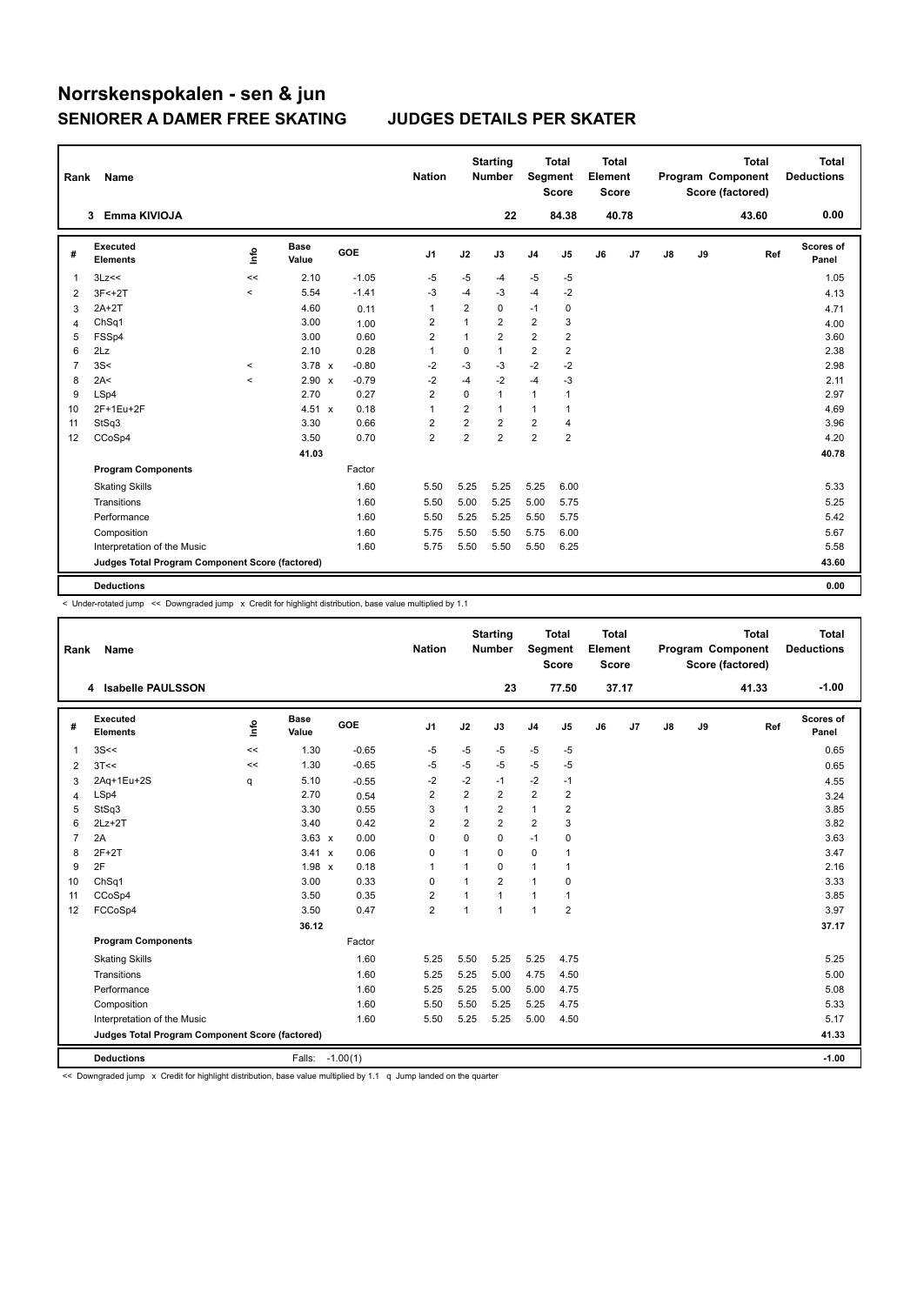| Rank           | Name                                            |      |               |         | <b>Nation</b> |                | <b>Starting</b><br><b>Number</b> | Segment        | <b>Total</b><br><b>Score</b> | <b>Total</b><br>Element<br><b>Score</b> |       |               |    | <b>Total</b><br>Program Component<br>Score (factored) | <b>Total</b><br><b>Deductions</b> |
|----------------|-------------------------------------------------|------|---------------|---------|---------------|----------------|----------------------------------|----------------|------------------------------|-----------------------------------------|-------|---------------|----|-------------------------------------------------------|-----------------------------------|
|                | 5 Ida LEVD NOLGREN                              |      |               |         |               |                | 20                               |                | 76.17                        |                                         | 37.77 |               |    | 38.40                                                 | 0.00                              |
| #              | Executed<br><b>Elements</b>                     | ١nfo | Base<br>Value | GOE     | J1            | J2             | J3                               | J <sub>4</sub> | J5                           | J6                                      | J7    | $\mathsf{J}8$ | J9 | Ref                                                   | Scores of<br>Panel                |
| 1              | $3T+2T$                                         |      | 5.50          | $-0.14$ | $\mathbf{1}$  | $-1$           | 0                                | $-1$           | 0                            |                                         |       |               |    |                                                       | 5.36                              |
| 2              | 3Sq                                             | q    | 4.30          | $-0.86$ | $-2$          | $-2$           | $-2$                             | $-2$           | $-1$                         |                                         |       |               |    |                                                       | 3.44                              |
| 3              | 2A                                              |      | 3.30          | 0.44    | 1             | $\overline{2}$ | $\overline{2}$                   | $\mathbf{1}$   | 1                            |                                         |       |               |    |                                                       | 3.74                              |
| 4              | $2S+2T$                                         |      | 2.60          | 0.17    | $\mathbf{1}$  | $\mathbf{1}$   | 1                                | $\overline{2}$ | $\overline{2}$               |                                         |       |               |    |                                                       | 2.77                              |
| 5              | FSSp3                                           |      | 2.60          | 0.17    | 1             | $\mathbf 0$    | 1                                | $\mathbf{1}$   | 0                            |                                         |       |               |    |                                                       | 2.77                              |
| 6              | 2Lo                                             |      | $1.87 \times$ | 0.34    | 0             | $\overline{2}$ | $\overline{2}$                   | 2              | $\overline{\mathbf{c}}$      |                                         |       |               |    |                                                       | 2.21                              |
| $\overline{7}$ | 1A                                              |      | 1.21 x        | 0.15    | $\mathbf{1}$  | $\overline{2}$ | $\mathbf{1}$                     | 2              | $\mathbf{1}$                 |                                         |       |               |    |                                                       | 1.36                              |
| 8              | ChSq1                                           |      | 3.00          | $-0.50$ | $-2$          | $-1$           | $-1$                             | 0              | $-1$                         |                                         |       |               |    |                                                       | 2.50                              |
| 9              | 2Lz+1Eu+2F                                      |      | 4.84 x        | $-0.21$ | $-1$          | $-1$           | $-1$                             | 0              | $-1$                         |                                         |       |               |    |                                                       | 4.63                              |
| 10             | LSp1                                            |      | 1.50          | $-0.10$ | $-1$          | $-2$           | $-1$                             | 0              | 0                            |                                         |       |               |    |                                                       | 1.40                              |
| 11             | StSq3                                           |      | 3.30          | 0.44    | $\mathbf{1}$  | $\overline{2}$ | 1                                | $\mathbf{1}$   | 3                            |                                         |       |               |    |                                                       | 3.74                              |
| 12             | CCoSp4                                          |      | 3.50          | 0.35    | $\mathbf{1}$  | 1              | 1                                | $\mathbf{1}$   | $\mathbf{1}$                 |                                         |       |               |    |                                                       | 3.85                              |
|                |                                                 |      | 37.52         |         |               |                |                                  |                |                              |                                         |       |               |    |                                                       | 37.77                             |
|                | <b>Program Components</b>                       |      |               | Factor  |               |                |                                  |                |                              |                                         |       |               |    |                                                       |                                   |
|                | <b>Skating Skills</b>                           |      |               | 1.60    | 5.00          | 5.25           | 4.75                             | 5.00           | 5.00                         |                                         |       |               |    |                                                       | 5.00                              |
|                | Transitions                                     |      |               | 1.60    | 4.50          | 4.50           | 4.25                             | 4.50           | 4.50                         |                                         |       |               |    |                                                       | 4.50                              |
|                | Performance                                     |      |               | 1.60    | 5.00          | 4.75           | 4.50                             | 4.75           | 5.25                         |                                         |       |               |    |                                                       | 4.83                              |
|                | Composition                                     |      |               | 1.60    | 4.75          | 5.00           | 4.50                             | 5.00           | 5.00                         |                                         |       |               |    |                                                       | 4.92                              |
|                | Interpretation of the Music                     |      |               | 1.60    | 4.75          | 4.75           | 4.25                             | 4.75           | 4.75                         |                                         |       |               |    |                                                       | 4.75                              |
|                | Judges Total Program Component Score (factored) |      |               |         |               |                |                                  |                |                              |                                         |       |               |    |                                                       | 38.40                             |
|                | <b>Deductions</b>                               |      |               |         |               |                |                                  |                |                              |                                         |       |               |    |                                                       | 0.00                              |

x Credit for highlight distribution, base value multiplied by 1.1 q Jump landed on the quarter

| Rank           | Name                                            |          |                      |         | <b>Nation</b>  |                | <b>Starting</b><br><b>Number</b> |                | <b>Total</b><br>Segment<br><b>Score</b> | <b>Total</b><br>Element<br><b>Score</b> |                |               |    | <b>Total</b><br>Program Component<br>Score (factored) | <b>Total</b><br><b>Deductions</b> |
|----------------|-------------------------------------------------|----------|----------------------|---------|----------------|----------------|----------------------------------|----------------|-----------------------------------------|-----------------------------------------|----------------|---------------|----|-------------------------------------------------------|-----------------------------------|
|                | <b>Elio LETTERKRANTZ</b><br>6                   |          |                      |         |                |                | 15                               |                | 72.22                                   |                                         | 35.95          |               |    | 36.27                                                 | 0.00                              |
| #              | Executed<br><b>Elements</b>                     | lnfo     | <b>Base</b><br>Value | GOE     | J <sub>1</sub> | J2             | J3                               | J <sub>4</sub> | J <sub>5</sub>                          | J6                                      | J <sub>7</sub> | $\mathsf{J}8$ | J9 | Ref                                                   | <b>Scores of</b><br>Panel         |
| 1              | 2A                                              |          | 3.30                 | 0.55    | $\overline{1}$ | $\overline{2}$ | 1                                | $\overline{2}$ | $\overline{2}$                          |                                         |                |               |    |                                                       | 3.85                              |
| $\overline{2}$ | 3S<                                             | $\hat{}$ | 3.44                 | $-1.72$ | $-5$           | $-5$           | $-5$                             | $-5$           | $-5$                                    |                                         |                |               |    |                                                       | 1.72                              |
| 3              | 2A<<                                            | <<       | 1.10                 | $-0.55$ | -5             | $-5$           | -5                               | $-5$           | -5                                      |                                         |                |               |    |                                                       | 0.55                              |
| $\overline{4}$ | LSp2                                            |          | 1.90                 | 0.38    | $\overline{2}$ | $\overline{2}$ | $\overline{2}$                   | $\mathbf{1}$   | $\overline{\mathbf{c}}$                 |                                         |                |               |    |                                                       | 2.28                              |
| 5              | ChSq1                                           |          | 3.00                 | 0.83    | $\mathbf 0$    | $\mathbf{1}$   | $\overline{2}$                   | $\overline{2}$ | $\overline{2}$                          |                                         |                |               |    |                                                       | 3.83                              |
| 6              | $2Lz + 2Lo$                                     |          | 3.80                 | 0.21    | 1              | 1              | $\mathbf{1}$                     | 1              | $\overline{\mathbf{c}}$                 |                                         |                |               |    |                                                       | 4.01                              |
| $\overline{7}$ | 2S+2T+2Lo                                       |          | 4.73 $\times$        | 0.06    | 0              | 1              | $\mathbf 0$                      | $\mathbf 0$    | 1                                       |                                         |                |               |    |                                                       | 4.79                              |
| 8              | FCCoSp4                                         |          | 3.50                 | 0.47    | $\overline{2}$ | 1              | 1                                | 2              | $\mathbf{1}$                            |                                         |                |               |    |                                                       | 3.97                              |
| 9              | 2Lz                                             |          | 2.31 x               | 0.21    | $\overline{1}$ | 1              | $\Omega$                         | 1              | 1                                       |                                         |                |               |    |                                                       | 2.52                              |
| 10             | 2F                                              |          | 1.98 x               | 0.00    | 0              | 1              | $\Omega$                         | 0              | 0                                       |                                         |                |               |    |                                                       | 1.98                              |
| 11             | CCoSp4                                          |          | 3.50                 | 0.00    | 0              | $\mathbf 0$    | $\Omega$                         | 0              | $\mathbf{1}$                            |                                         |                |               |    |                                                       | 3.50                              |
| 12             | StSq2                                           |          | 2.60                 | 0.35    | $\mathbf 0$    | $\overline{2}$ | $\mathbf{1}$                     | 1              | $\overline{2}$                          |                                         |                |               |    |                                                       | 2.95                              |
|                |                                                 |          | 35.16                |         |                |                |                                  |                |                                         |                                         |                |               |    |                                                       | 35.95                             |
|                | <b>Program Components</b>                       |          |                      | Factor  |                |                |                                  |                |                                         |                                         |                |               |    |                                                       |                                   |
|                | <b>Skating Skills</b>                           |          |                      | 1.60    | 4.25           | 4.75           | 4.50                             | 4.25           | 4.75                                    |                                         |                |               |    |                                                       | 4.50                              |
|                | Transitions                                     |          |                      | 1.60    | 4.50           | 4.50           | 4.25                             | 4.25           | 4.50                                    |                                         |                |               |    |                                                       | 4.42                              |
|                | Performance                                     |          |                      | 1.60    | 4.50           | 5.00           | 4.25                             | 4.50           | 4.75                                    |                                         |                |               |    |                                                       | 4.58                              |
|                | Composition                                     |          |                      | 1.60    | 4.75           | 4.75           | 4.50                             | 4.50           | 4.75                                    |                                         |                |               |    |                                                       | 4.67                              |
|                | Interpretation of the Music                     |          |                      | 1.60    | 4.50           | 4.50           | 4.50                             | 4.50           | 5.00                                    |                                         |                |               |    |                                                       | 4.50                              |
|                | Judges Total Program Component Score (factored) |          |                      |         |                |                |                                  |                |                                         |                                         |                |               |    |                                                       | 36.27                             |
|                | <b>Deductions</b>                               |          |                      |         |                |                |                                  |                |                                         |                                         |                |               |    |                                                       | 0.00                              |

< Under-rotated jump << Downgraded jump x Credit for highlight distribution, base value multiplied by 1.1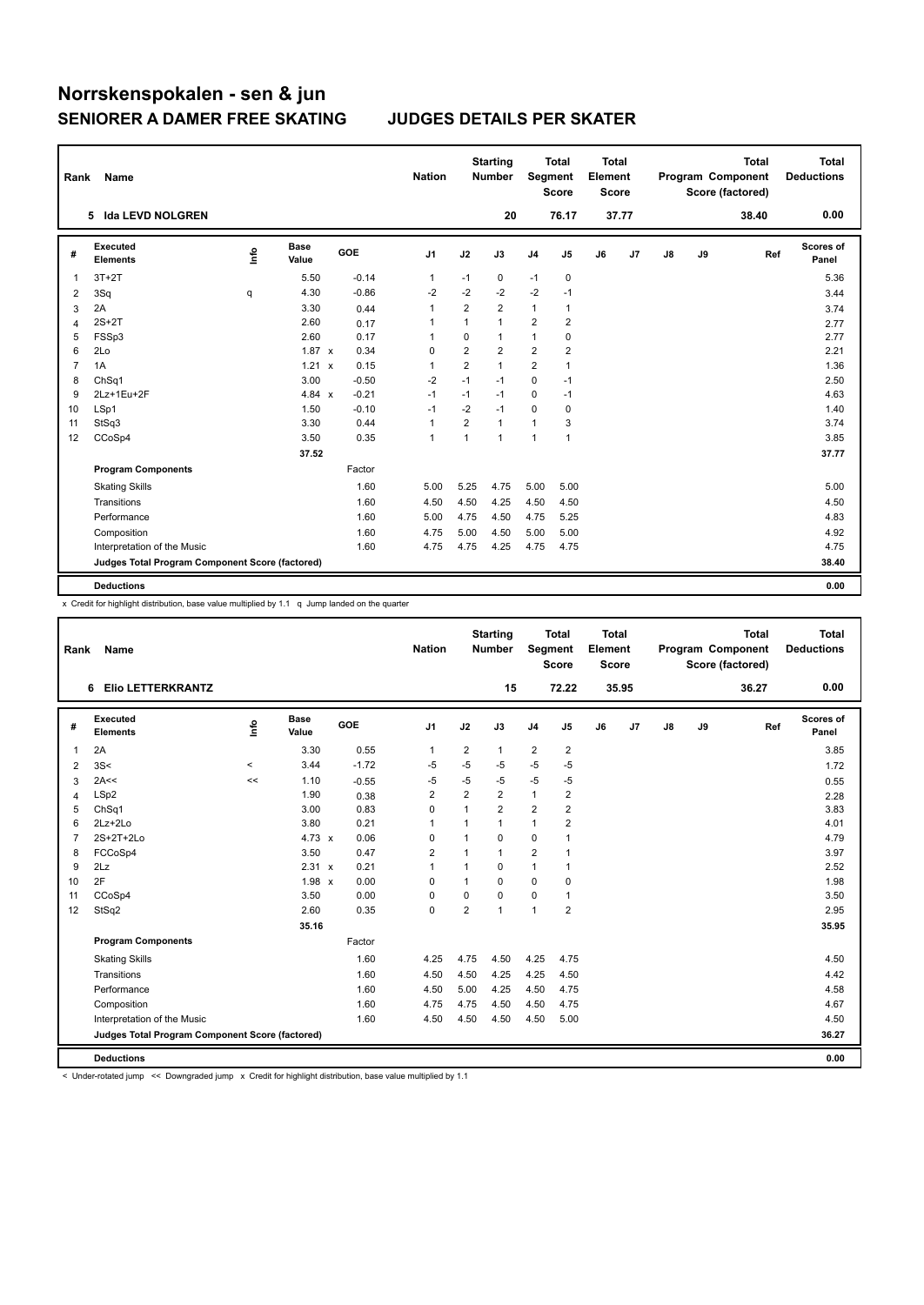| Rank           | Name                                            |      |                      |         | <b>Nation</b>  |                | <b>Starting</b><br><b>Number</b> | Segment        | <b>Total</b><br><b>Score</b> | <b>Total</b><br>Element<br><b>Score</b> |       |    |    | <b>Total</b><br>Program Component<br>Score (factored) | <b>Total</b><br><b>Deductions</b> |
|----------------|-------------------------------------------------|------|----------------------|---------|----------------|----------------|----------------------------------|----------------|------------------------------|-----------------------------------------|-------|----|----|-------------------------------------------------------|-----------------------------------|
|                | 7 Alice NYMAN                                   |      |                      |         |                |                | 16                               |                | 70.91                        |                                         | 34.12 |    |    | 36.79                                                 | 0.00                              |
| #              | <b>Executed</b><br><b>Elements</b>              | lnfo | <b>Base</b><br>Value | GOE     | J1             | J2             | J3                               | J <sub>4</sub> | J5                           | J6                                      | J7    | J8 | J9 | Ref                                                   | Scores of<br>Panel                |
| 1              | 1A                                              |      | 1.10                 | 0.00    | 0              | 0              | 0                                | $-1$           | 0                            |                                         |       |    |    |                                                       | 1.10                              |
| 2              | 2S+2T+2Lo                                       |      | 4.30                 | $-0.06$ | 0              | $-1$           | $-1$                             | $\mathbf 0$    | 0                            |                                         |       |    |    |                                                       | 4.24                              |
| 3              | $2Lz!+2Lo$                                      |      | 3.80                 | $-0.21$ | -1             | $-2$           | $-1$                             | $-1$           | $-1$                         |                                         |       |    |    |                                                       | 3.59                              |
| $\overline{4}$ | FCSSp3                                          |      | 2.60                 | 0.43    | $\overline{2}$ | $\Omega$       | $\mathbf{1}$                     | $\overline{2}$ | $\overline{\mathbf{c}}$      |                                         |       |    |    |                                                       | 3.03                              |
| 5              | $2F+2T$                                         |      | 3.10                 | 0.12    | $\overline{1}$ | 0              | 1                                | 0              | 1                            |                                         |       |    |    |                                                       | 3.22                              |
| 6              | 2Lze                                            | e    | 1.68                 | $-0.45$ | -3             | $-4$           | $-2$                             | $-2$           | -3                           |                                         |       |    |    |                                                       | 1.23                              |
| $\overline{7}$ | CCoSp4                                          |      | 3.50                 | 0.35    | $\overline{2}$ | $\mathbf{1}$   | $\mathbf{1}$                     | $\mathbf{1}$   | $\mathbf{1}$                 |                                         |       |    |    |                                                       | 3.85                              |
| 8              | ChSq1                                           |      | 3.00                 | 0.67    | $-1$           | 2              | $\overline{2}$                   | $\mathbf{1}$   | 1                            |                                         |       |    |    |                                                       | 3.67                              |
| 9              | 2F                                              |      | 1.98 x               | 0.18    | $\overline{1}$ | 1              | $\mathbf 0$                      | $\mathbf{1}$   | 2                            |                                         |       |    |    |                                                       | 2.16                              |
| 10             | StSq3                                           |      | 3.30                 | 0.77    | $\overline{2}$ | 3              | $\overline{2}$                   | $\mathbf{1}$   | 3                            |                                         |       |    |    |                                                       | 4.07                              |
| 11             | 2S                                              |      | $1.43 \times$        | 0.13    | $\overline{1}$ | $\overline{2}$ | $\mathbf{1}$                     | 0              | 1                            |                                         |       |    |    |                                                       | 1.56                              |
| 12             | LSp3                                            |      | 2.40                 | 0.00    | 0              | 1              | $-1$                             | $\mathbf 0$    | $\mathbf 0$                  |                                         |       |    |    |                                                       | 2.40                              |
|                |                                                 |      | 32.19                |         |                |                |                                  |                |                              |                                         |       |    |    |                                                       | 34.12                             |
|                | <b>Program Components</b>                       |      |                      | Factor  |                |                |                                  |                |                              |                                         |       |    |    |                                                       |                                   |
|                | <b>Skating Skills</b>                           |      |                      | 1.60    | 4.50           | 4.50           | 4.25                             | 4.25           | 4.75                         |                                         |       |    |    |                                                       | 4.42                              |
|                | Transitions                                     |      |                      | 1.60    | 4.25           | 4.50           | 4.25                             | 4.00           | 4.50                         |                                         |       |    |    |                                                       | 4.33                              |
|                | Performance                                     |      |                      | 1.60    | 4.50           | 4.75           | 4.50                             | 4.25           | 4.75                         |                                         |       |    |    |                                                       | 4.58                              |
|                | Composition                                     |      |                      | 1.60    | 4.75           | 5.00           | 4.75                             | 4.50           | 5.00                         |                                         |       |    |    |                                                       | 4.83                              |
|                | Interpretation of the Music                     |      |                      | 1.60    | 4.75           | 5.25           | 4.75                             | 4.50           | 5.00                         |                                         |       |    |    |                                                       | 4.83                              |
|                | Judges Total Program Component Score (factored) |      |                      |         |                |                |                                  |                |                              |                                         |       |    |    |                                                       | 36.79                             |
|                | <b>Deductions</b>                               |      |                      |         |                |                |                                  |                |                              |                                         |       |    |    |                                                       | 0.00                              |

x Credit for highlight distribution, base value multiplied by 1.1 e Wrong edge ! Not clear edge

| Rank           | Name                                            |    |                      |            | <b>Nation</b> |             | <b>Starting</b><br><b>Number</b> | Segment        | <b>Total</b><br><b>Score</b> | <b>Total</b><br>Element<br><b>Score</b> |       |    |    | <b>Total</b><br>Program Component<br>Score (factored) | <b>Total</b><br><b>Deductions</b> |
|----------------|-------------------------------------------------|----|----------------------|------------|---------------|-------------|----------------------------------|----------------|------------------------------|-----------------------------------------|-------|----|----|-------------------------------------------------------|-----------------------------------|
|                | Saga SNÄLL<br>8                                 |    |                      |            |               |             | 17                               |                | 69.04                        |                                         | 33.18 |    |    | 35.86                                                 | 0.00                              |
| #              | Executed<br><b>Elements</b>                     | ١m | <b>Base</b><br>Value | <b>GOE</b> | J1            | J2          | J3                               | J <sub>4</sub> | J <sub>5</sub>               | J6                                      | J7    | J8 | J9 | Ref                                                   | Scores of<br>Panel                |
| $\mathbf{1}$   | 2F                                              |    | 1.80                 | 0.48       | 2             | 3           | 3                                | $\mathbf{1}$   | 3                            |                                         |       |    |    |                                                       | 2.28                              |
| 2              | FCCoSp4                                         |    | 3.50                 | 0.35       | $\mathbf{1}$  | 1           | $\mathbf{1}$                     | $\mathbf{1}$   | 1                            |                                         |       |    |    |                                                       | 3.85                              |
| 3              | 2Lz+1Eu+2S                                      |    | 3.90                 | 0.21       | 1             | 1           | 1                                | $\mathbf{1}$   | 1                            |                                         |       |    |    |                                                       | 4.11                              |
| $\overline{4}$ | $2Lo+2T$                                        |    | 3.00                 | 0.00       | $\Omega$      | 2           | $\Omega$                         | $\Omega$       | 0                            |                                         |       |    |    |                                                       | 3.00                              |
| 5              | 1A                                              |    | 1.10                 | 0.00       | 0             | $\Omega$    | $\Omega$                         | 0              | $\mathbf{1}$                 |                                         |       |    |    |                                                       | 1.10                              |
| 6              | StSq2                                           |    | 2.60                 | 0.17       | 0             | 1           | 0                                | 1              | $\overline{\mathbf{c}}$      |                                         |       |    |    |                                                       | 2.77                              |
| 7              | ChSq1                                           |    | 3.00                 | 0.00       | $-2$          | $\mathbf 0$ | $\mathbf{1}$                     | 1              | $-1$                         |                                         |       |    |    |                                                       | 3.00                              |
| 8              | 2Lo                                             |    | $1.87 \times$        | 0.00       | $\mathbf 0$   | 0           | $\mathbf 0$                      | 0              | $\mathbf{1}$                 |                                         |       |    |    |                                                       | 1.87                              |
| 9              | $2Lz+2T$                                        |    | $3.74 \times$        | 0.00       | 0             | $\mathbf 0$ | 0                                | $\mathbf 0$    | $\mathbf 0$                  |                                         |       |    |    |                                                       | 3.74                              |
| 10             | 2F                                              |    | $1.98 \times$        | $-0.54$    | $-3$          | $-3$        | $-2$                             | $-3$           | $-3$                         |                                         |       |    |    |                                                       | 1.44                              |
| 11             | CCoSp4                                          |    | 3.50                 | 0.12       | 0             | 0           | $\mathbf{1}$                     | 1              | 0                            |                                         |       |    |    |                                                       | 3.62                              |
| 12             | LSp3                                            |    | 2.40                 | 0.00       | $\mathbf 0$   | 0           | $-1$                             | $\mathbf 0$    | 1                            |                                         |       |    |    |                                                       | 2.40                              |
|                |                                                 |    | 32.39                |            |               |             |                                  |                |                              |                                         |       |    |    |                                                       | 33.18                             |
|                | <b>Program Components</b>                       |    |                      | Factor     |               |             |                                  |                |                              |                                         |       |    |    |                                                       |                                   |
|                | <b>Skating Skills</b>                           |    |                      | 1.60       | 4.50          | 4.50        | 4.50                             | 4.25           | 4.50                         |                                         |       |    |    |                                                       | 4.50                              |
|                | Transitions                                     |    |                      | 1.60       | 4.00          | 4.25        | 4.50                             | 4.25           | 4.25                         |                                         |       |    |    |                                                       | 4.25                              |
|                | Performance                                     |    |                      | 1.60       | 4.50          | 4.75        | 4.75                             | 4.25           | 4.50                         |                                         |       |    |    |                                                       | 4.58                              |
|                | Composition                                     |    |                      | 1.60       | 4.25          | 4.75        | 4.75                             | 4.50           | 4.50                         |                                         |       |    |    |                                                       | 4.58                              |
|                | Interpretation of the Music                     |    |                      | 1.60       | 4.25          | 4.50        | 4.50                             | 4.50           | 4.50                         |                                         |       |    |    |                                                       | 4.50                              |
|                | Judges Total Program Component Score (factored) |    |                      |            |               |             |                                  |                |                              |                                         |       |    |    |                                                       | 35.86                             |
|                | <b>Deductions</b>                               |    |                      |            |               |             |                                  |                |                              |                                         |       |    |    |                                                       | 0.00                              |

x Credit for highlight distribution, base value multiplied by 1.1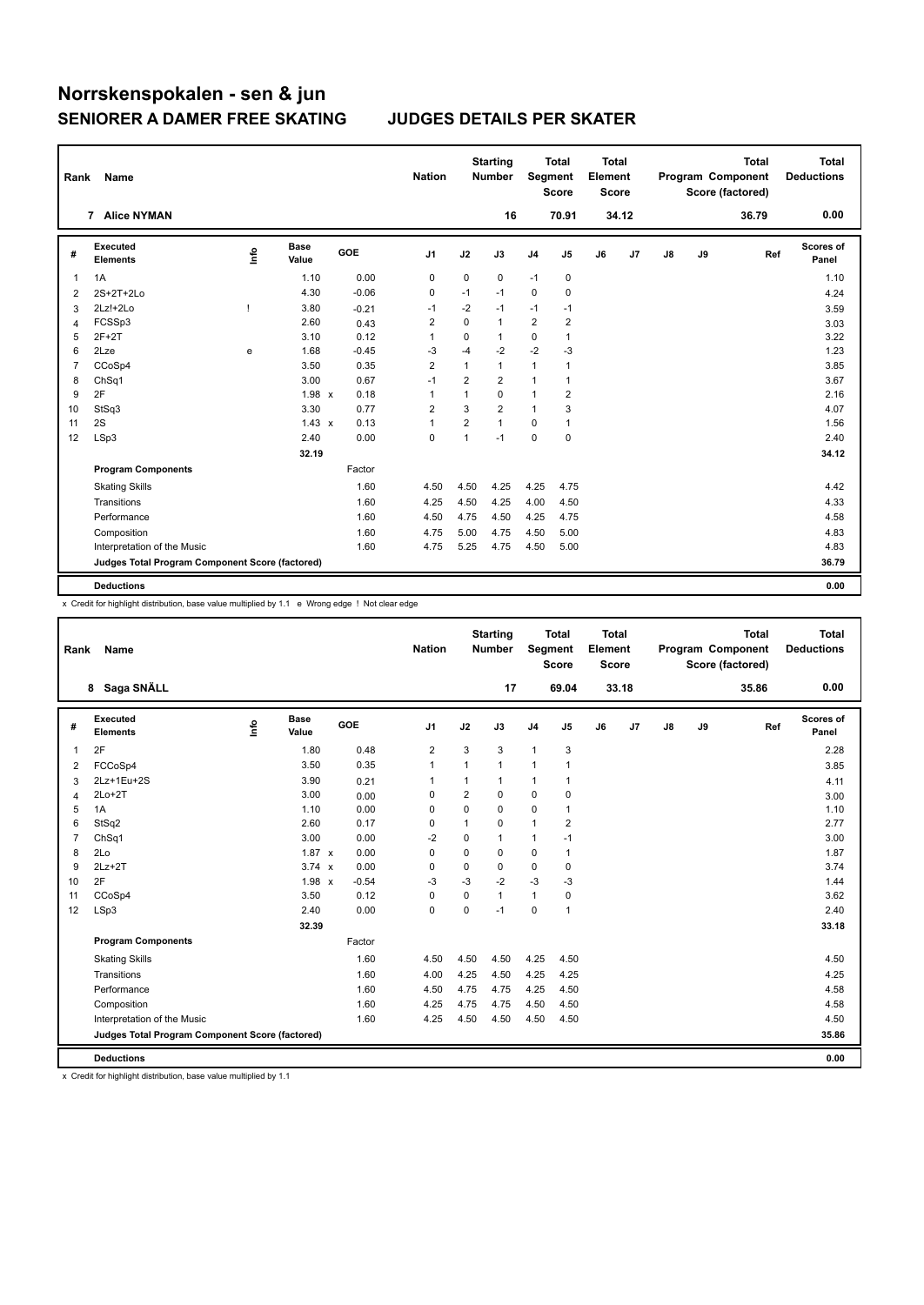| Rank           | Name                                            |      |                      |         | <b>Nation</b>  |             | <b>Starting</b><br><b>Number</b> | Segment        | <b>Total</b><br><b>Score</b> | <b>Total</b><br>Element<br>Score |                |               |    | <b>Total</b><br>Program Component<br>Score (factored) | <b>Total</b><br><b>Deductions</b> |
|----------------|-------------------------------------------------|------|----------------------|---------|----------------|-------------|----------------------------------|----------------|------------------------------|----------------------------------|----------------|---------------|----|-------------------------------------------------------|-----------------------------------|
|                | <b>Katariina AHTI</b><br>9                      |      |                      |         |                |             | 19                               |                | 68.55                        |                                  | 34.88          |               |    | 34.67                                                 | $-1.00$                           |
| #              | <b>Executed</b><br><b>Elements</b>              | lnfo | <b>Base</b><br>Value | GOE     | J1             | J2          | J3                               | J <sub>4</sub> | J <sub>5</sub>               | J6                               | J <sub>7</sub> | $\mathsf{J}8$ | J9 | Ref                                                   | <b>Scores of</b><br>Panel         |
| 1              | 2A+1Eu+2F                                       |      | 5.60                 | 0.00    | 0              | 0           | 0                                | 0              | 0                            |                                  |                |               |    |                                                       | 5.60                              |
| $\overline{2}$ | $2Lz+2T$                                        |      | 3.40                 | 0.00    | $\mathbf 0$    | $\mathbf 0$ | 0                                | 0              | 0                            |                                  |                |               |    |                                                       | 3.40                              |
| 3              | 2A                                              |      | 3.30                 | $-0.66$ | $-1$           | $-2$        | $-2$                             | $-2$           | $-2$                         |                                  |                |               |    |                                                       | 2.64                              |
| 4              | $2Lo+2T$                                        |      | 3.00                 | 0.00    | 0              | 0           | $\mathbf 0$                      | $-1$           | $\mathbf 0$                  |                                  |                |               |    |                                                       | 3.00                              |
| 5              | FCSp3                                           |      | 2.80                 | 0.19    | 1              | $\mathbf 0$ | $\mathbf{1}$                     | $-1$           | 1                            |                                  |                |               |    |                                                       | 2.99                              |
| 6              | 2Lz                                             |      | 2.10                 | 0.00    | 1              | 0           | 0                                | $\mathbf 0$    | 0                            |                                  |                |               |    |                                                       | 2.10                              |
| $\overline{7}$ | 2Lo                                             |      | 1.70                 | 0.06    | $\mathbf 0$    | $\mathbf 0$ | 0                                | $\mathbf{1}$   | $\mathbf{1}$                 |                                  |                |               |    |                                                       | 1.76                              |
| 8              | CCoSp4                                          |      | 3.50                 | 0.12    | $\overline{1}$ | 0           | $\mathbf{1}$                     | $\mathbf 0$    | 0                            |                                  |                |               |    |                                                       | 3.62                              |
| 9              | 2F                                              |      | 1.98 x               | $-0.36$ | $-1$           | $-2$        | $-2$                             | $-2$           | $-2$                         |                                  |                |               |    |                                                       | 1.62                              |
| 10             | ChSq1                                           |      | 3.00                 | $-0.50$ | $-1$           | $-1$        | $\mathbf 0$                      | $-1$           | $-1$                         |                                  |                |               |    |                                                       | 2.50                              |
| 11             | StSq2                                           |      | 2.60                 | 0.17    | $\overline{1}$ | 0           | 1                                | $\mathbf{1}$   | 0                            |                                  |                |               |    |                                                       | 2.77                              |
| 12             | LSp4                                            |      | 2.70                 | 0.18    | $\overline{1}$ | $\Omega$    | $\mathbf{1}$                     | $\mathbf 0$    | $\mathbf{1}$                 |                                  |                |               |    |                                                       | 2.88                              |
|                |                                                 |      | 35.68                |         |                |             |                                  |                |                              |                                  |                |               |    |                                                       | 34.88                             |
|                | <b>Program Components</b>                       |      |                      | Factor  |                |             |                                  |                |                              |                                  |                |               |    |                                                       |                                   |
|                | <b>Skating Skills</b>                           |      |                      | 1.60    | 4.50           | 4.25        | 4.50                             | 4.50           | 3.75                         |                                  |                |               |    |                                                       | 4.42                              |
|                | Transitions                                     |      |                      | 1.60    | 4.25           | 4.25        | 4.00                             | 4.25           | 4.00                         |                                  |                |               |    |                                                       | 4.17                              |
|                | Performance                                     |      |                      | 1.60    | 4.50           | 4.50        | 4.25                             | 4.25           | 4.00                         |                                  |                |               |    |                                                       | 4.33                              |
|                | Composition                                     |      |                      | 1.60    | 4.50           | 4.50        | 4.25                             | 4.50           | 4.00                         |                                  |                |               |    |                                                       | 4.42                              |
|                | Interpretation of the Music                     |      |                      | 1.60    | 4.50           | 4.25        | 4.25                             | 4.50           | 3.75                         |                                  |                |               |    |                                                       | 4.33                              |
|                | Judges Total Program Component Score (factored) |      |                      |         |                |             |                                  |                |                              |                                  |                |               |    |                                                       | 34.67                             |
|                | <b>Deductions</b>                               |      | Time violation:      | $-1.00$ |                |             |                                  |                |                              |                                  |                |               |    |                                                       | $-1.00$                           |

x Credit for highlight distribution, base value multiplied by 1.1

| Rank           | Name                                            |      |                      |            | <b>Nation</b>           |                | <b>Starting</b><br><b>Number</b> | Segment                  | <b>Total</b><br><b>Score</b> | <b>Total</b><br>Element<br><b>Score</b> |       |               |    | <b>Total</b><br>Program Component<br>Score (factored) | <b>Total</b><br><b>Deductions</b> |
|----------------|-------------------------------------------------|------|----------------------|------------|-------------------------|----------------|----------------------------------|--------------------------|------------------------------|-----------------------------------------|-------|---------------|----|-------------------------------------------------------|-----------------------------------|
| 10             | <b>Danielle KRISTENSSON</b>                     |      |                      |            |                         |                | 13                               |                          | 66.29                        |                                         | 32.03 |               |    | 34.26                                                 | 0.00                              |
| #              | Executed<br><b>Elements</b>                     | lnfo | <b>Base</b><br>Value | <b>GOE</b> | J1                      | J2             | J3                               | J <sub>4</sub>           | J5                           | J6                                      | J7    | $\mathsf{J}8$ | J9 | Ref                                                   | Scores of<br>Panel                |
| 1              | 3S                                              |      | 4.30                 | $-1.72$    | $-3$                    | $-4$           | $-4$                             | $-5$                     | $-4$                         |                                         |       |               |    |                                                       | 2.58                              |
| $\overline{2}$ | 2A                                              |      | 3.30                 | 0.11       | $\mathbf{1}$            | 1              | 0                                | $-1$                     | 0                            |                                         |       |               |    |                                                       | 3.41                              |
| 3              | Α                                               |      | 0.00                 | 0.00       |                         |                |                                  | $\overline{\phantom{a}}$ | ٠                            |                                         |       |               |    |                                                       | 0.00                              |
| $\overline{4}$ | FSSp4                                           |      | 3.00                 | 0.30       | $\overline{\mathbf{c}}$ | 1              | $\mathbf 0$                      | $\mathbf 0$              | $\overline{\mathbf{c}}$      |                                         |       |               |    |                                                       | 3.30                              |
| 5              | ChSq1                                           |      | 3.00                 | $-0.17$    | $-1$                    | 1              | $-1$                             | 1                        | $-1$                         |                                         |       |               |    |                                                       | 2.83                              |
| 6              | 2Lz                                             |      | 2.10                 | 0.00       | $\mathbf 0$             | 0              | $-1$                             | $\mathbf 0$              | $\pmb{0}$                    |                                         |       |               |    |                                                       | 2.10                              |
| $\overline{7}$ | FCCoSp4                                         |      | 3.50                 | 0.70       | $\overline{2}$          | $\overline{2}$ | $\mathbf{1}$                     | $\overline{2}$           | $\overline{2}$               |                                         |       |               |    |                                                       | 4.20                              |
| 8              | $2F+1T$                                         |      | $2.42 \times$        | $-0.24$    | $-2$                    | $-1$           | $-1$                             | $-1$                     | $-2$                         |                                         |       |               |    |                                                       | 2.18                              |
| 9              | StSq2                                           |      | 2.60                 | 0.17       | $\mathbf{1}$            | 1              | $\Omega$                         | $\mathbf{1}$             | $-1$                         |                                         |       |               |    |                                                       | 2.77                              |
| 10             | 2S+2Lo<<                                        | <<   | 1.98 x               | $-0.61$    | $-4$                    | $-5$           | $-4$                             | $-5$                     | $-5$                         |                                         |       |               |    |                                                       | 1.37                              |
| 11             | $2Lz+2T$                                        |      | $3.74 \times$        | $-0.42$    | -2                      | $-2$           | $-2$                             | $-2$                     | $-2$                         |                                         |       |               |    |                                                       | 3.32                              |
| 12             | CCoSp4                                          |      | 3.50                 | 0.47       | $\overline{2}$          | $\overline{2}$ | $\mathbf{1}$                     | $\mathbf{1}$             | $\mathbf{1}$                 |                                         |       |               |    |                                                       | 3.97                              |
|                |                                                 |      | 33.44                |            |                         |                |                                  |                          |                              |                                         |       |               |    |                                                       | 32.03                             |
|                | <b>Program Components</b>                       |      |                      | Factor     |                         |                |                                  |                          |                              |                                         |       |               |    |                                                       |                                   |
|                | <b>Skating Skills</b>                           |      |                      | 1.60       | 4.75                    | 4.75           | 4.00                             | 4.50                     | 4.25                         |                                         |       |               |    |                                                       | 4.50                              |
|                | Transitions                                     |      |                      | 1.60       | 4.50                    | 4.50           | 3.50                             | 4.25                     | 4.00                         |                                         |       |               |    |                                                       | 4.25                              |
|                | Performance                                     |      |                      | 1.60       | 4.50                    | 4.25           | 3.75                             | 4.25                     | 3.75                         |                                         |       |               |    |                                                       | 4.08                              |
|                | Composition                                     |      |                      | 1.60       | 4.75                    | 4.75           | 3.75                             | 4.50                     | 3.75                         |                                         |       |               |    |                                                       | 4.33                              |
|                | Interpretation of the Music                     |      |                      | 1.60       | 4.50                    | 4.50           | 3.75                             | 4.50                     | 3.50                         |                                         |       |               |    |                                                       | 4.25                              |
|                | Judges Total Program Component Score (factored) |      |                      |            |                         |                |                                  |                          |                              |                                         |       |               |    |                                                       | 34.26                             |
|                | <b>Deductions</b>                               |      |                      |            |                         |                |                                  |                          |                              |                                         |       |               |    |                                                       | 0.00                              |

<< Downgraded jump x Credit for highlight distribution, base value multiplied by 1.1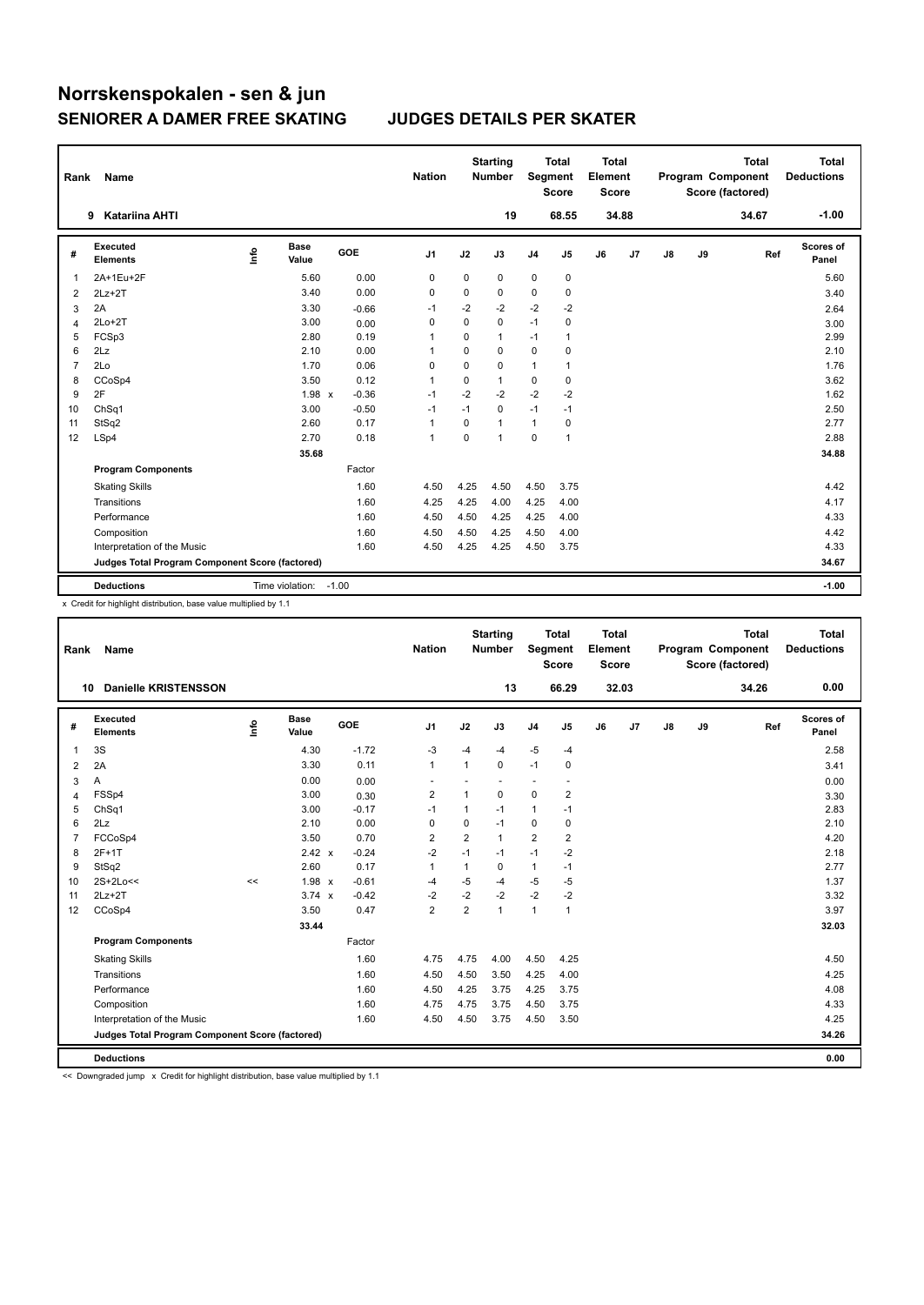| Rank | Name                                            |                          |                      |         | <b>Nation</b> |             | <b>Starting</b><br><b>Number</b> | Segment        | <b>Total</b><br><b>Score</b> | <b>Total</b><br>Element<br>Score |       |    |    | <b>Total</b><br>Program Component<br>Score (factored) | <b>Total</b><br><b>Deductions</b> |
|------|-------------------------------------------------|--------------------------|----------------------|---------|---------------|-------------|----------------------------------|----------------|------------------------------|----------------------------------|-------|----|----|-------------------------------------------------------|-----------------------------------|
|      | <b>Madicken ASTORSDOTTER</b><br>11              |                          |                      |         |               |             | 18                               |                | 65.39                        |                                  | 32.26 |    |    | 34.13                                                 | $-1.00$                           |
| #    | <b>Executed</b><br><b>Elements</b>              | Info                     | <b>Base</b><br>Value | GOE     | J1            | J2          | J3                               | J <sub>4</sub> | J5                           | J6                               | J7    | J8 | J9 | Ref                                                   | Scores of<br>Panel                |
| 1    | 3S<<                                            | <<                       | 1.30                 | $-0.65$ | $-5$          | $-5$        | $-5$                             | $-5$           | -5                           |                                  |       |    |    |                                                       | 0.65                              |
| 2    | 2A                                              |                          | 3.30                 | $-0.99$ | $-2$          | $-3$        | $-4$                             | $-4$           | $-2$                         |                                  |       |    |    |                                                       | 2.31                              |
| 3    | 2A<                                             | $\overline{\phantom{0}}$ | 2.64                 | $-0.88$ | $-4$          | $-3$        | -3                               | $-5$           | -3                           |                                  |       |    |    |                                                       | 1.76                              |
| 4    | FCCoSp4                                         |                          | 3.50                 | 0.35    | $\mathbf{1}$  | 1           | $\overline{2}$                   | $\mathbf{1}$   | $\mathbf{1}$                 |                                  |       |    |    |                                                       | 3.85                              |
| 5    | ChSq1                                           |                          | 3.00                 | 0.33    | $-1$          | 0           | $\overline{2}$                   | $\mathbf{1}$   | 1                            |                                  |       |    |    |                                                       | 3.33                              |
| 6    | CCoSp4                                          |                          | 3.50                 | 0.12    | 0             | 0           | 0                                | 1              | 1                            |                                  |       |    |    |                                                       | 3.62                              |
| 7    | 2F+2Lo<<                                        | <<                       | 2.30                 | $-0.72$ | $-4$          | $-5$        | $-4$                             | $-4$           | $-3$                         |                                  |       |    |    |                                                       | 1.58                              |
| 8    | $2F+2T$                                         |                          | $3.41 \times$        | $-0.18$ | $-1$          | $-1$        | $-1$                             | $-1$           | 0                            |                                  |       |    |    |                                                       | 3.23                              |
| 9    | 2Lz+2T+2Lo                                      |                          | 5.61 x               | $-0.14$ | 0             | $\mathbf 0$ | $-1$                             | $-1$           | $-1$                         |                                  |       |    |    |                                                       | 5.47                              |
| 10   | StSq2                                           |                          | 2.60                 | $-0.35$ | $-2$          | $-2$        | $-1$                             | $-1$           | 0                            |                                  |       |    |    |                                                       | 2.25                              |
| 11   | 2Lz                                             |                          | 2.31 x               | 0.00    | 0             | 0           | 0                                | 0              | 0                            |                                  |       |    |    |                                                       | 2.31                              |
| 12   | LSp2                                            |                          | 1.90                 | 0.00    | $\Omega$      | $\Omega$    | $\Omega$                         | $\Omega$       | $\Omega$                     |                                  |       |    |    |                                                       | 1.90                              |
|      |                                                 |                          | 35.37                |         |               |             |                                  |                |                              |                                  |       |    |    |                                                       | 32.26                             |
|      | <b>Program Components</b>                       |                          |                      | Factor  |               |             |                                  |                |                              |                                  |       |    |    |                                                       |                                   |
|      | <b>Skating Skills</b>                           |                          |                      | 1.60    | 4.50          | 3.50        | 4.00                             | 4.50           | 4.25                         |                                  |       |    |    |                                                       | 4.25                              |
|      | Transitions                                     |                          |                      | 1.60    | 4.25          | 3.75        | 4.00                             | 4.25           | 4.00                         |                                  |       |    |    |                                                       | 4.08                              |
|      | Performance                                     |                          |                      | 1.60    | 4.25          | 4.00        | 4.25                             | 4.25           | 4.25                         |                                  |       |    |    |                                                       | 4.25                              |
|      | Composition                                     |                          |                      | 1.60    | 4.50          | 4.25        | 4.25                             | 4.50           | 4.50                         |                                  |       |    |    |                                                       | 4.42                              |
|      | Interpretation of the Music                     |                          |                      | 1.60    | 4.50          | 4.00        | 4.25                             | 4.25           | 4.50                         |                                  |       |    |    |                                                       | 4.33                              |
|      | Judges Total Program Component Score (factored) |                          |                      |         |               |             |                                  |                |                              |                                  |       |    |    |                                                       | 34.13                             |
|      | <b>Deductions</b>                               |                          | Falls: -1.00(1)      |         |               |             |                                  |                |                              |                                  |       |    |    |                                                       | $-1.00$                           |

< Under-rotated jump << Downgraded jump x Credit for highlight distribution, base value multiplied by 1.1

| Rank           | Name                                            |    |                      |            | <b>Nation</b> |             | <b>Starting</b><br><b>Number</b> | Segment        | <b>Total</b><br><b>Score</b> | <b>Total</b><br>Element<br><b>Score</b> |       |    |    | <b>Total</b><br>Program Component<br>Score (factored) | <b>Total</b><br><b>Deductions</b> |
|----------------|-------------------------------------------------|----|----------------------|------------|---------------|-------------|----------------------------------|----------------|------------------------------|-----------------------------------------|-------|----|----|-------------------------------------------------------|-----------------------------------|
|                | <b>Sofia ABRAHAMSSON</b><br>12 <sup>12</sup>    |    |                      |            |               |             | 4                                |                | 63.94                        |                                         | 30.47 |    |    | 33.47                                                 | 0.00                              |
| #              | Executed<br><b>Elements</b>                     | ١m | <b>Base</b><br>Value | <b>GOE</b> | J1            | J2          | J3                               | J <sub>4</sub> | J <sub>5</sub>               | J6                                      | J7    | J8 | J9 | Ref                                                   | <b>Scores of</b><br>Panel         |
| $\mathbf{1}$   | 2A                                              |    | 3.30                 | $-1.10$    | $-4$          | $-3$        | $-3$                             | $-4$           | -3                           |                                         |       |    |    |                                                       | 2.20                              |
| $\overline{2}$ | 2F!+1Eu+2F                                      |    | 4.10                 | $-0.36$    | $-2$          | $-2$        | $-2$                             | $-2$           | $-2$                         |                                         |       |    |    |                                                       | 3.74                              |
| 3              | 2S                                              |    | 1.30                 | 0.09       | 0             | 1           | 0                                | $\mathbf{1}$   | $\overline{\mathbf{c}}$      |                                         |       |    |    |                                                       | 1.39                              |
| $\overline{4}$ | ChSq1                                           |    | 3.00                 | $-0.17$    | -2            | $\mathbf 0$ | 0                                | $-1$           | 3                            |                                         |       |    |    |                                                       | 2.83                              |
| 5              | 2A                                              |    | 3.30                 | 0.00       | 0             | $\mathbf 0$ | $\Omega$                         | 0              | 1                            |                                         |       |    |    |                                                       | 3.30                              |
| 6              | CCoSp2                                          |    | 2.50                 | $-0.17$    | 0             | $-1$        | $-1$                             | $-1$           | 0                            |                                         |       |    |    |                                                       | 2.33                              |
| $\overline{7}$ | 2Lz                                             |    | 2.31 x               | 0.00       | $\mathbf 0$   | 1           | $-1$                             | 0              | $\mathbf 0$                  |                                         |       |    |    |                                                       | 2.31                              |
| 8              | 2Lo+2Tq                                         | q  | $3.30 \times$        | $-0.34$    | $-2$          | $-2$        | $-2$                             | $-3$           | $-1$                         |                                         |       |    |    |                                                       | 2.96                              |
| 9              | FSSp2                                           |    | 2.30                 | 0.00       | $\Omega$      | 1           | $-1$                             | 0              | 0                            |                                         |       |    |    |                                                       | 2.30                              |
| 10             | StSq2                                           |    | 2.60                 | $-0.09$    | $-1$          | 1           | $-1$                             | $-1$           | $\overline{2}$               |                                         |       |    |    |                                                       | 2.51                              |
| 11             | $2Lo+1T$                                        |    | 2.31 x               | $-0.11$    | -1            | $-1$        | $\mathbf 0$                      | $-1$           | $\pmb{0}$                    |                                         |       |    |    |                                                       | 2.20                              |
| 12             | LSp3                                            |    | 2.40                 | 0.00       | $\mathbf 0$   | $\mathbf 0$ | $-1$                             | $\mathbf{1}$   | $\mathbf 0$                  |                                         |       |    |    |                                                       | 2.40                              |
|                |                                                 |    | 32.72                |            |               |             |                                  |                |                              |                                         |       |    |    |                                                       | 30.47                             |
|                | <b>Program Components</b>                       |    |                      | Factor     |               |             |                                  |                |                              |                                         |       |    |    |                                                       |                                   |
|                | <b>Skating Skills</b>                           |    |                      | 1.60       | 4.50          | 4.25        | 3.25                             | 4.00           | 4.25                         |                                         |       |    |    |                                                       | 4.17                              |
|                | Transitions                                     |    |                      | 1.60       | 4.00          | 4.00        | 3.25                             | 3.50           | 4.25                         |                                         |       |    |    |                                                       | 3.83                              |
|                | Performance                                     |    |                      | 1.60       | 4.25          | 4.50        | 3.50                             | 4.00           | 4.50                         |                                         |       |    |    |                                                       | 4.25                              |
|                | Composition                                     |    |                      | 1.60       | 4.25          | 4.50        | 3.50                             | 4.00           | 5.00                         |                                         |       |    |    |                                                       | 4.25                              |
|                | Interpretation of the Music                     |    |                      | 1.60       | 4.50          | 4.75        | 3.50                             | 4.00           | 4.75                         |                                         |       |    |    |                                                       | 4.42                              |
|                | Judges Total Program Component Score (factored) |    |                      |            |               |             |                                  |                |                              |                                         |       |    |    |                                                       | 33.47                             |
|                | <b>Deductions</b>                               |    |                      |            |               |             |                                  |                |                              |                                         |       |    |    |                                                       | 0.00                              |

x Credit for highlight distribution, base value multiplied by 1.1 ! Not clear edge q Jump landed on the quarter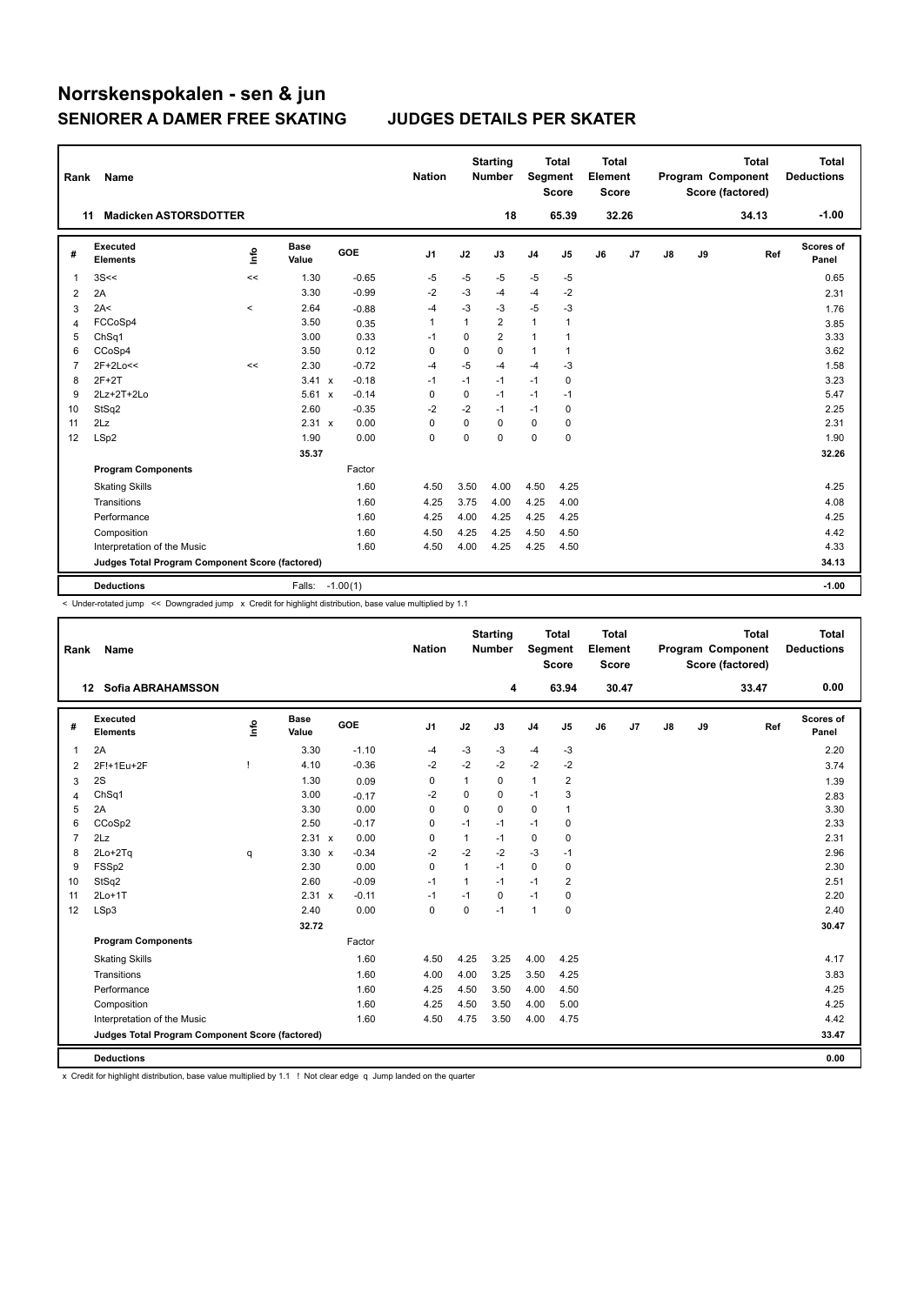| Rank           | Name                                            |      |               |         | <b>Nation</b>  |                | <b>Starting</b><br><b>Number</b> | Segment        | <b>Total</b><br><b>Score</b> | <b>Total</b><br>Element<br><b>Score</b> |       |               |    | <b>Total</b><br>Program Component<br>Score (factored) | <b>Total</b><br><b>Deductions</b> |
|----------------|-------------------------------------------------|------|---------------|---------|----------------|----------------|----------------------------------|----------------|------------------------------|-----------------------------------------|-------|---------------|----|-------------------------------------------------------|-----------------------------------|
|                | 13 Zoe TOMLEY                                   |      |               |         |                |                | 8                                |                | 63.59                        |                                         | 31.32 |               |    | 32.27                                                 | 0.00                              |
| #              | Executed<br><b>Elements</b>                     | ١nfo | Base<br>Value | GOE     | J1             | J2             | J3                               | J <sub>4</sub> | J5                           | J6                                      | J7    | $\mathsf{J}8$ | J9 | Ref                                                   | <b>Scores of</b><br>Panel         |
| 1              | 2Lz                                             |      | 2.10          | 0.21    | $\mathbf{1}$   | $\mathbf{1}$   | 0                                | $\mathbf{1}$   | $\mathbf{1}$                 |                                         |       |               |    |                                                       | 2.31                              |
| 2              | 2F                                              |      | 1.80          | $-0.24$ | $-1$           | $-2$           | $-1$                             | $-2$           | $-1$                         |                                         |       |               |    |                                                       | 1.56                              |
| 3              | $2S+2Lo$                                        |      | 3.00          | 0.00    | 0              | 0              | 0                                | $-1$           | 0                            |                                         |       |               |    |                                                       | 3.00                              |
| 4              | LSp4                                            |      | 2.70          | 0.36    | $\overline{1}$ | $\overline{2}$ | 1                                | $\Omega$       | 3                            |                                         |       |               |    |                                                       | 3.06                              |
| 5              | $2Lz + 2T$                                      |      | 3.40          | 0.00    | $\overline{1}$ | 0              | $-1$                             | $\mathbf 0$    | 0                            |                                         |       |               |    |                                                       | 3.40                              |
| 6              | $2F+2T$                                         |      | 3.10          | 0.00    | $\mathbf 0$    | $\mathbf 0$    | 0                                | $-1$           | 1                            |                                         |       |               |    |                                                       | 3.10                              |
| $\overline{7}$ | 1A                                              |      | 1.21 x        | 0.00    | 0              | $\Omega$       | 0                                | $\mathbf 0$    | 0                            |                                         |       |               |    |                                                       | 1.21                              |
| 8              | FCCoSp2                                         |      | 2.50          | 0.08    | 0              | 1              | $-1$                             | $\mathbf{1}$   | 0                            |                                         |       |               |    |                                                       | 2.58                              |
| 9              | StSq2                                           |      | 2.60          | 0.35    | 0              | $\overline{2}$ | 1                                | $\mathbf{1}$   | 2                            |                                         |       |               |    |                                                       | 2.95                              |
| 10             | Ch <sub>Sq1</sub>                               |      | 3.00          | $-0.17$ | $-2$           | 1              | 1                                | 0              | $-2$                         |                                         |       |               |    |                                                       | 2.83                              |
| 11             | 2S                                              |      | $1.43 \times$ | 0.04    | $\mathbf 0$    | 1              | 1                                | $\mathbf 0$    | $-1$                         |                                         |       |               |    |                                                       | 1.47                              |
| 12             | CCoSp4                                          |      | 3.50          | 0.35    | $\mathbf 0$    | $\mathbf{1}$   | 1                                | $\mathbf{1}$   | $\mathbf{1}$                 |                                         |       |               |    |                                                       | 3.85                              |
|                |                                                 |      | 30.34         |         |                |                |                                  |                |                              |                                         |       |               |    |                                                       | 31.32                             |
|                | <b>Program Components</b>                       |      |               | Factor  |                |                |                                  |                |                              |                                         |       |               |    |                                                       |                                   |
|                | <b>Skating Skills</b>                           |      |               | 1.60    | 4.25           | 4.25           | 3.75                             | 3.75           | 3.75                         |                                         |       |               |    |                                                       | 3.92                              |
|                | Transitions                                     |      |               | 1.60    | 4.00           | 4.00           | 3.50                             | 3.50           | 4.00                         |                                         |       |               |    |                                                       | 3.83                              |
|                | Performance                                     |      |               | 1.60    | 4.25           | 4.50           | 3.75                             | 4.00           | 4.25                         |                                         |       |               |    |                                                       | 4.17                              |
|                | Composition                                     |      |               | 1.60    | 4.50           | 4.50           | 3.75                             | 4.00           | 4.00                         |                                         |       |               |    |                                                       | 4.17                              |
|                | Interpretation of the Music                     |      |               | 1.60    | 4.25           | 4.50           | 3.75                             | 4.00           | 4.00                         |                                         |       |               |    |                                                       | 4.08                              |
|                | Judges Total Program Component Score (factored) |      |               |         |                |                |                                  |                |                              |                                         |       |               |    |                                                       | 32.27                             |
|                | <b>Deductions</b>                               |      |               |         |                |                |                                  |                |                              |                                         |       |               |    |                                                       | 0.00                              |

x Credit for highlight distribution, base value multiplied by 1.1

| Rank           | Name                                            |       |               |         | <b>Nation</b>  |                | <b>Starting</b><br><b>Number</b> | <b>Segment</b> | <b>Total</b><br><b>Score</b> | <b>Total</b><br>Element<br><b>Score</b> |                |               |    | <b>Total</b><br>Program Component<br>Score (factored) | <b>Total</b><br><b>Deductions</b> |
|----------------|-------------------------------------------------|-------|---------------|---------|----------------|----------------|----------------------------------|----------------|------------------------------|-----------------------------------------|----------------|---------------|----|-------------------------------------------------------|-----------------------------------|
|                | Kajsa ÖSTMAN<br>14                              |       |               |         |                |                | 7                                |                | 63.51                        |                                         | 31.91          |               |    | 31.60                                                 | 0.00                              |
| #              | Executed<br><b>Elements</b>                     | ١mfo  | Base<br>Value | GOE     | J <sub>1</sub> | J2             | J3                               | J <sub>4</sub> | J <sub>5</sub>               | J6                                      | J <sub>7</sub> | $\mathsf{J}8$ | J9 | Ref                                                   | Scores of<br>Panel                |
| 1              | $2S+2T$                                         |       | 2.60          | 0.00    | 0              | 0              | 0                                | $\mathbf 0$    | 0                            |                                         |                |               |    |                                                       | 2.60                              |
| $\overline{2}$ | 1A                                              |       | 1.10          | 0.00    | 0              | 0              | 0                                | 0              | 0                            |                                         |                |               |    |                                                       | 1.10                              |
| 3              | CSp3                                            |       | 2.30          | 0.31    | 3              | $\overline{2}$ | 0                                | $\mathbf{1}$   | 1                            |                                         |                |               |    |                                                       | 2.61                              |
| 4              | 2F                                              |       | 1.80          | 0.12    | $\mathbf{1}$   | $\mathbf{1}$   | $-1$                             | 0              | $\overline{1}$               |                                         |                |               |    |                                                       | 1.92                              |
| 5              | 2S                                              |       | 1.30          | 0.00    | $\mathbf{1}$   | $\Omega$       | $\Omega$                         | 0              | 0                            |                                         |                |               |    |                                                       | 1.30                              |
| 6              | FCCoSp4                                         |       | 3.50          | 0.23    | $\mathbf 1$    | $\mathbf{1}$   | 0                                | 0              | $\mathbf{1}$                 |                                         |                |               |    |                                                       | 3.73                              |
| $\overline{7}$ | 2Lz+2Lo<+2Lo                                    | $\,<$ | 5.68 x        | $-0.42$ | $-2$           | $-2$           | $-2$                             | $-1$           | $-2$                         |                                         |                |               |    |                                                       | 5.26                              |
| 8              | $2Lz+2T$                                        |       | $3.74 \times$ | 0.00    | 0              | 0              | 0                                | $-1$           | 0                            |                                         |                |               |    |                                                       | 3.74                              |
| 9              | StSq2                                           |       | 2.60          | 0.17    | $\Omega$       | $\Omega$       | $\mathbf{1}$                     | $\mathbf{1}$   | 1                            |                                         |                |               |    |                                                       | 2.77                              |
| 10             | Ch <sub>Sq1</sub>                               |       | 3.00          | $-0.17$ | $-2$           | 0              | 1                                | $-2$           | $\overline{1}$               |                                         |                |               |    |                                                       | 2.83                              |
| 11             | 1F                                              |       | $0.55 \times$ | 0.00    | $\mathbf 0$    | 0              | $-1$                             | $\mathbf 0$    | $\mathbf 0$                  |                                         |                |               |    |                                                       | 0.55                              |
| 12             | CCoSp4                                          |       | 3.50          | 0.00    | $-1$           | 0              | $\mathbf{1}$                     | $-1$           | $\overline{1}$               |                                         |                |               |    |                                                       | 3.50                              |
|                |                                                 |       | 31.67         |         |                |                |                                  |                |                              |                                         |                |               |    |                                                       | 31.91                             |
|                | <b>Program Components</b>                       |       |               | Factor  |                |                |                                  |                |                              |                                         |                |               |    |                                                       |                                   |
|                | <b>Skating Skills</b>                           |       |               | 1.60    | 4.75           | 4.00           | 3.50                             | 4.00           | 3.75                         |                                         |                |               |    |                                                       | 3.92                              |
|                | Transitions                                     |       |               | 1.60    | 4.50           | 3.75           | 3.75                             | 3.75           | 4.00                         |                                         |                |               |    |                                                       | 3.83                              |
|                | Performance                                     |       |               | 1.60    | 4.50           | 3.75           | 3.50                             | 4.25           | 3.75                         |                                         |                |               |    |                                                       | 3.92                              |
|                | Composition                                     |       |               | 1.60    | 4.75           | 4.00           | 3.75                             | 4.25           | 4.00                         |                                         |                |               |    |                                                       | 4.08                              |
|                | Interpretation of the Music                     |       |               | 1.60    | 4.50           | 4.00           | 3.75                             | 4.00           | 4.00                         |                                         |                |               |    |                                                       | 4.00                              |
|                | Judges Total Program Component Score (factored) |       |               |         |                |                |                                  |                |                              |                                         |                |               |    |                                                       | 31.60                             |
|                | <b>Deductions</b>                               |       |               |         |                |                |                                  |                |                              |                                         |                |               |    |                                                       | 0.00                              |

< Under-rotated jump x Credit for highlight distribution, base value multiplied by 1.1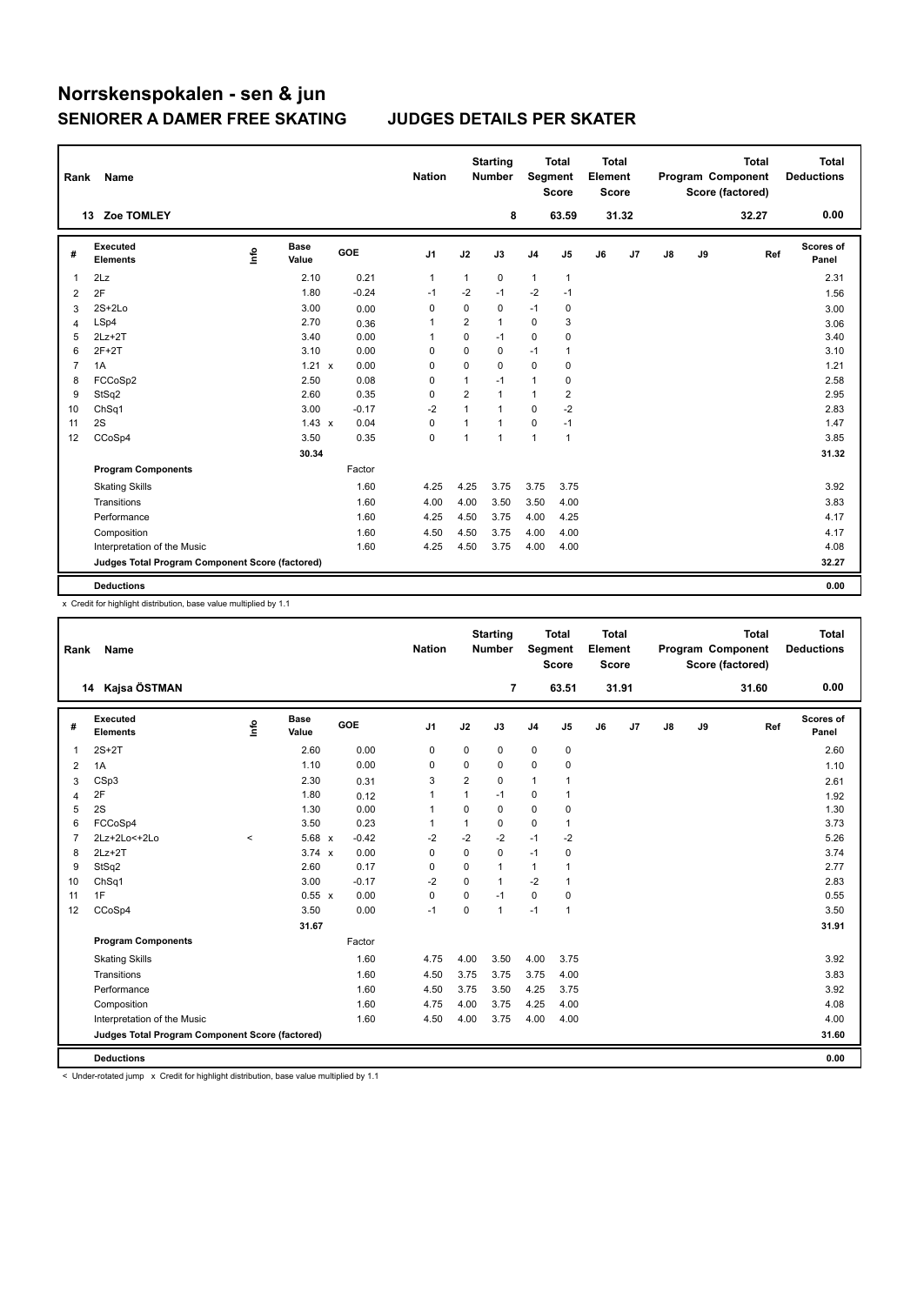| Rank           | Name                                            |      |               |         | <b>Nation</b>  |                | <b>Starting</b><br><b>Number</b> | Segment        | <b>Total</b><br><b>Score</b> | <b>Total</b><br>Element<br><b>Score</b> |       |               |    | <b>Total</b><br>Program Component<br>Score (factored) | <b>Total</b><br><b>Deductions</b> |
|----------------|-------------------------------------------------|------|---------------|---------|----------------|----------------|----------------------------------|----------------|------------------------------|-----------------------------------------|-------|---------------|----|-------------------------------------------------------|-----------------------------------|
|                | 15 Nathalie SÖDERLIND                           |      |               |         |                |                | 12                               |                | 63.17                        |                                         | 29.30 |               |    | 33.87                                                 | 0.00                              |
| #              | Executed<br><b>Elements</b>                     | ١nfo | Base<br>Value | GOE     | J1             | J2             | J3                               | J <sub>4</sub> | J5                           | J6                                      | J7    | $\mathsf{J}8$ | J9 | Ref                                                   | <b>Scores of</b><br>Panel         |
| 1              | 1A                                              |      | 1.10          | $-0.18$ | $-1$           | $-3$           | $-1$                             | $-1$           | $-5$                         |                                         |       |               |    |                                                       | 0.92                              |
| 2              | 2S+1Lo+2T                                       |      | 3.10          | $-0.13$ | $-1$           | $-1$           | $-1$                             | $-1$           | 0                            |                                         |       |               |    |                                                       | 2.97                              |
| 3              | FCCoSp3                                         |      | 3.00          | 0.40    | $\mathbf{1}$   | $\overline{2}$ | 1                                | $\mathbf{1}$   | $\overline{\mathbf{c}}$      |                                         |       |               |    |                                                       | 3.40                              |
| 4              | 2F+2Lo<<                                        | <<   | 2.30          | $-0.90$ | $-4$           | $-5$           | $-5$                             | $-5$           | $-5$                         |                                         |       |               |    |                                                       | 1.40                              |
| 5              | 2S                                              |      | 1.30          | 0.13    | $\overline{1}$ | 1              | 1                                | $\mathbf{1}$   | 3                            |                                         |       |               |    |                                                       | 1.43                              |
| 6              | 2F                                              |      | 1.80          | $-0.78$ | -4             | $-5$           | $-4$                             | $-3$           | $-5$                         |                                         |       |               |    |                                                       | 1.02                              |
| $\overline{7}$ | CCoSp4                                          |      | 3.50          | 0.35    | $\overline{2}$ | $\mathbf{1}$   | $\Omega$                         | $\Omega$       | $\overline{2}$               |                                         |       |               |    |                                                       | 3.85                              |
| 8              | 2Lz                                             |      | 2.31 x        | $-0.14$ | 0              | $-1$           | $-1$                             | $-1$           | 0                            |                                         |       |               |    |                                                       | 2.17                              |
| 9              | StSq2                                           |      | 2.60          | 0.09    | 0              | 0              | 0                                | $\mathbf{1}$   | 2                            |                                         |       |               |    |                                                       | 2.69                              |
| 10             | $2Lz+2T$                                        |      | $3.74 \times$ | $-0.42$ | $-2$           | $-2$           | $-2$                             | $-1$           | $-2$                         |                                         |       |               |    |                                                       | 3.32                              |
| 11             | ChSq1                                           |      | 3.00          | 0.33    | $-1$           | $\mathbf 0$    | 1                                | $\mathbf{1}$   | 3                            |                                         |       |               |    |                                                       | 3.33                              |
| 12             | LSp3                                            |      | 2.40          | 0.40    | $\overline{2}$ | $\overline{2}$ | $-1$                             | $\mathbf{1}$   | $\overline{2}$               |                                         |       |               |    |                                                       | 2.80                              |
|                |                                                 |      | 30.15         |         |                |                |                                  |                |                              |                                         |       |               |    |                                                       | 29.30                             |
|                | <b>Program Components</b>                       |      |               | Factor  |                |                |                                  |                |                              |                                         |       |               |    |                                                       |                                   |
|                | <b>Skating Skills</b>                           |      |               | 1.60    | 4.50           | 3.75           | 3.50                             | 4.25           | 4.00                         |                                         |       |               |    |                                                       | 4.00                              |
|                | Transitions                                     |      |               | 1.60    | 4.25           | 3.75           | 3.75                             | 4.25           | 4.25                         |                                         |       |               |    |                                                       | 4.08                              |
|                | Performance                                     |      |               | 1.60    | 4.25           | 4.00           | 3.75                             | 4.50           | 4.50                         |                                         |       |               |    |                                                       | 4.25                              |
|                | Composition                                     |      |               | 1.60    | 4.50           | 4.25           | 4.00                             | 4.50           | 5.00                         |                                         |       |               |    |                                                       | 4.42                              |
|                | Interpretation of the Music                     |      |               | 1.60    | 4.50           | 4.25           | 4.00                             | 4.50           | 4.75                         |                                         |       |               |    |                                                       | 4.42                              |
|                | Judges Total Program Component Score (factored) |      |               |         |                |                |                                  |                |                              |                                         |       |               |    |                                                       | 33.87                             |
|                | <b>Deductions</b>                               |      |               |         |                |                |                                  |                |                              |                                         |       |               |    |                                                       | 0.00                              |

<< Downgraded jump x Credit for highlight distribution, base value multiplied by 1.1

| Rank           | Name                                            |    |                      |            | <b>Nation</b>  |              | <b>Starting</b><br><b>Number</b> |                | <b>Total</b><br>Segment<br><b>Score</b> | <b>Total</b><br>Element<br><b>Score</b> |                |               |    | <b>Total</b><br>Program Component<br>Score (factored) | <b>Total</b><br><b>Deductions</b> |
|----------------|-------------------------------------------------|----|----------------------|------------|----------------|--------------|----------------------------------|----------------|-----------------------------------------|-----------------------------------------|----------------|---------------|----|-------------------------------------------------------|-----------------------------------|
|                | <b>Hilda EVERTSSON</b><br>16                    |    |                      |            |                |              | 14                               |                | 62.63                                   |                                         | 29.23          |               |    | 34.40                                                 | $-1.00$                           |
| #              | Executed<br><b>Elements</b>                     | ١m | <b>Base</b><br>Value | <b>GOE</b> | J <sub>1</sub> | J2           | J3                               | J <sub>4</sub> | J <sub>5</sub>                          | J6                                      | J <sub>7</sub> | $\mathsf{J}8$ | J9 | Ref                                                   | <b>Scores of</b><br>Panel         |
| $\mathbf{1}$   | 2A<<                                            | << | 1.10                 | $-0.55$    | -5             | $-5$         | $-5$                             | $-5$           | $-5$                                    |                                         |                |               |    |                                                       | 0.55                              |
| 2              | $2Lz+2T$                                        |    | 3.40                 | 0.21       | $\mathbf{1}$   | 1            | 0                                | $\mathbf{1}$   | $\mathbf{1}$                            |                                         |                |               |    |                                                       | 3.61                              |
| 3              | $2Fe+2T$                                        | е  | 2.74                 | $-0.43$    | -3             | -4           | $-3$                             | $-1$           | -3                                      |                                         |                |               |    |                                                       | 2.31                              |
| $\overline{4}$ | FCCoSp3                                         |    | 3.00                 | 0.20       | 0              | $\mathbf{1}$ | $\mathbf{1}$                     | $\mathbf{1}$   | $-1$                                    |                                         |                |               |    |                                                       | 3.20                              |
| 5              | StSq2                                           |    | 2.60                 | $-0.17$    | $-1$           | 0            | $-1$                             | 0              | $-1$                                    |                                         |                |               |    |                                                       | 2.43                              |
| 6              | 1A                                              |    | 1.10                 | 0.04       | 0              | $-1$         | 0                                | 1              | 1                                       |                                         |                |               |    |                                                       | 1.14                              |
| $\overline{7}$ | 2Lz                                             |    | 2.31 x               | 0.14       | 0              | 1            | $\mathbf 0$                      | $\mathbf{1}$   | $\mathbf{1}$                            |                                         |                |               |    |                                                       | 2.45                              |
| 8              | 2F!                                             |    | $1.98 \times$        | $-0.42$    | $-2$           | $-3$         | $-3$                             | $-2$           | $-1$                                    |                                         |                |               |    |                                                       | 1.56                              |
| 9              | CCoSp2V                                         |    | 1.88                 | 0.13       | $\Omega$       | 1            | $\mathbf{1}$                     | $\mathbf{1}$   | 0                                       |                                         |                |               |    |                                                       | 2.01                              |
| 10             | ChSq1                                           |    | 3.00                 | 0.50       | $-2$           | 1            | $\mathbf{1}$                     | 1              | 2                                       |                                         |                |               |    |                                                       | 3.50                              |
| 11             | 2S+1Eu+2S                                       |    | 3.41 x               | 0.00       | $\pmb{0}$      | 0            | 0                                | $\mathbf 0$    | $\pmb{0}$                               |                                         |                |               |    |                                                       | 3.41                              |
| 12             | LSp4                                            |    | 2.70                 | 0.36       | $\overline{2}$ | 1            | $\overline{2}$                   | 1              | 1                                       |                                         |                |               |    |                                                       | 3.06                              |
|                |                                                 |    | 29.22                |            |                |              |                                  |                |                                         |                                         |                |               |    |                                                       | 29.23                             |
|                | <b>Program Components</b>                       |    |                      | Factor     |                |              |                                  |                |                                         |                                         |                |               |    |                                                       |                                   |
|                | <b>Skating Skills</b>                           |    |                      | 1.60       | 4.50           | 4.25         | 4.00                             | 4.25           | 4.00                                    |                                         |                |               |    |                                                       | 4.17                              |
|                | Transitions                                     |    |                      | 1.60       | 4.50           | 4.25         | 3.75                             | 3.75           | 4.25                                    |                                         |                |               |    |                                                       | 4.08                              |
|                | Performance                                     |    |                      | 1.60       | 4.50           | 4.50         | 4.00                             | 4.25           | 4.25                                    |                                         |                |               |    |                                                       | 4.33                              |
|                | Composition                                     |    |                      | 1.60       | 4.75           | 4.50         | 4.25                             | 4.25           | 4.75                                    |                                         |                |               |    |                                                       | 4.50                              |
|                | Interpretation of the Music                     |    |                      | 1.60       | 4.75           | 4.50         | 4.25                             | 4.25           | 4.50                                    |                                         |                |               |    |                                                       | 4.42                              |
|                | Judges Total Program Component Score (factored) |    |                      |            |                |              |                                  |                |                                         |                                         |                |               |    |                                                       | 34.40                             |
|                | <b>Deductions</b>                               |    | Falls: -1.00(1)      |            |                |              |                                  |                |                                         |                                         |                |               |    |                                                       | $-1.00$                           |

<< Downgraded jump x Credit for highlight distribution, base value multiplied by 1.1 e Wrong edge ! Not clear edge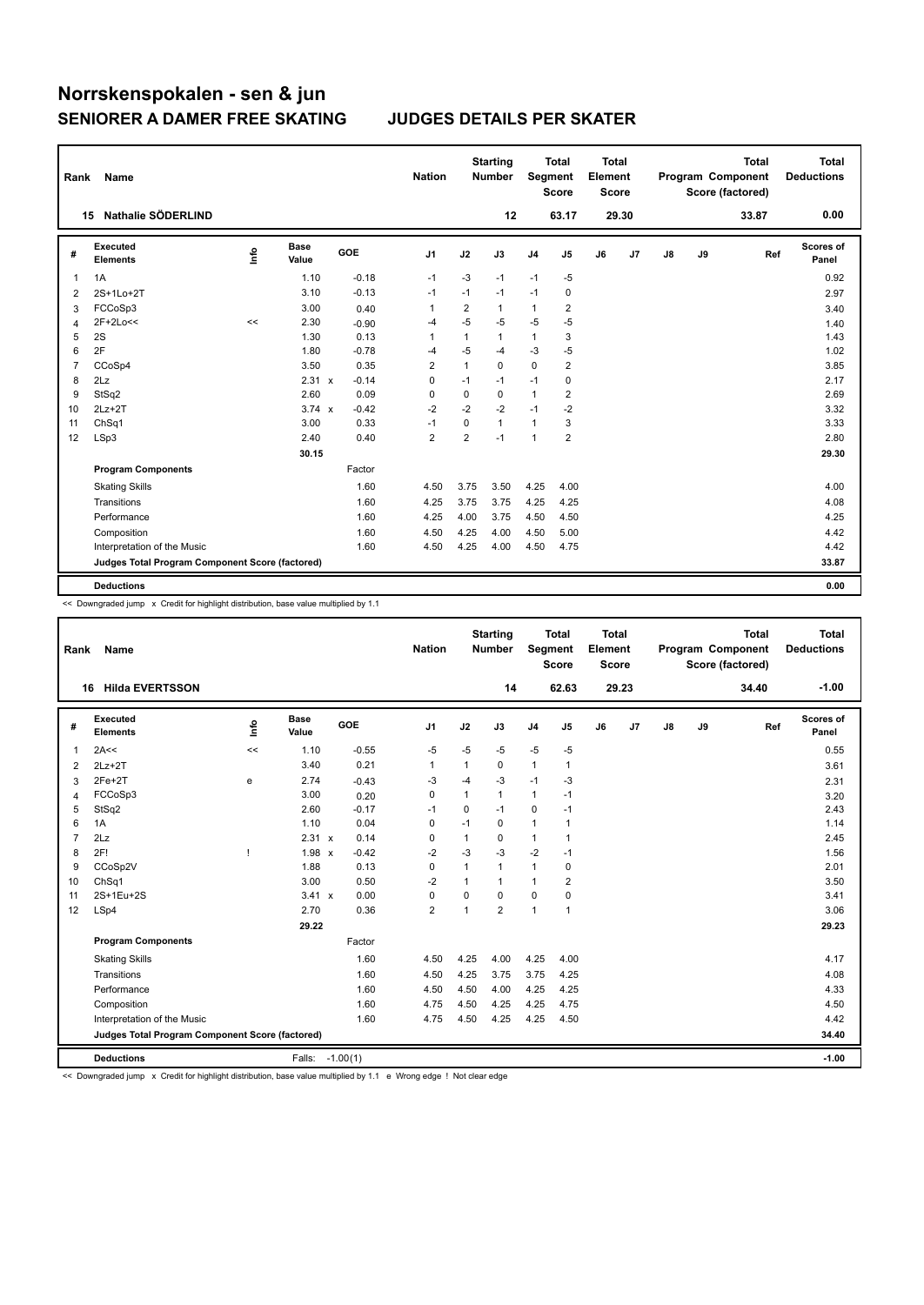| Rank           | Name                                            |              |                      |         | <b>Nation</b> |                         | <b>Starting</b><br><b>Number</b> | Segment        | <b>Total</b><br><b>Score</b> | Total<br>Element<br><b>Score</b> |       |    |    | <b>Total</b><br>Program Component<br>Score (factored) | <b>Total</b><br><b>Deductions</b> |
|----------------|-------------------------------------------------|--------------|----------------------|---------|---------------|-------------------------|----------------------------------|----------------|------------------------------|----------------------------------|-------|----|----|-------------------------------------------------------|-----------------------------------|
|                | <b>Frida SANDGREN</b><br>17                     |              |                      |         |               |                         | 11                               |                | 60.52                        |                                  | 29.32 |    |    | 33.20                                                 | $-2.00$                           |
| #              | Executed<br><b>Elements</b>                     | ۴٥           | <b>Base</b><br>Value | GOE     | J1            | J2                      | J3                               | J <sub>4</sub> | J5                           | J6                               | J7    | J8 | J9 | Ref                                                   | <b>Scores of</b><br>Panel         |
| 1              | 3Tq                                             | q            | 4.20                 | $-2.10$ | $-5$          | $-5$                    | $-5$                             | $-5$           | $-5$                         |                                  |       |    |    |                                                       | 2.10                              |
| 2              | 2A+2T+2Lo                                       |              | 6.30                 | $-0.11$ | $-1$          | $-1$                    | 0                                | $\mathbf 0$    | 0                            |                                  |       |    |    |                                                       | 6.19                              |
| 3              | 2T                                              |              | 1.30                 | 0.13    | $\mathbf{1}$  | 0                       | 1                                | $\mathbf{1}$   | 1                            |                                  |       |    |    |                                                       | 1.43                              |
| 4              | 2A<                                             | $\,<$        | 2.64                 | $-1.32$ | $-5$          | $-5$                    | $-5$                             | $-5$           | $-5$                         |                                  |       |    |    |                                                       | 1.32                              |
| 5              | FCCoSp1                                         |              | 2.00                 | 0.00    | 0             | 1                       | 0                                | $-1$           | 0                            |                                  |       |    |    |                                                       | 2.00                              |
| 6              | 2F                                              |              | 1.80                 | 0.00    | 0             | 0                       | 0                                | $\mathbf{1}$   | 0                            |                                  |       |    |    |                                                       | 1.80                              |
| $\overline{7}$ | $1A+2Lo<$                                       | $\,<\,$      | 2.71 x               | $-0.27$ | $-2$          | $-3$                    | $-2$                             | $-2$           | $-2$                         |                                  |       |    |    |                                                       | 2.44                              |
| 8              | 2F!                                             | $\mathbf{I}$ | $1.98 \times$        | $-0.18$ | $-1$          | $-1$                    | $-1$                             | $-1$           | $-1$                         |                                  |       |    |    |                                                       | 1.80                              |
| 9              | StSq2                                           |              | 2.60                 | 0.17    | $\mathbf 0$   | $\mathbf{1}$            | 0                                | $\mathbf{1}$   | 1                            |                                  |       |    |    |                                                       | 2.77                              |
| 10             | CCoSp3                                          |              | 3.00                 | 0.40    | $\mathbf{1}$  | $\overline{\mathbf{c}}$ | 1                                | $\mathbf{1}$   | $\overline{2}$               |                                  |       |    |    |                                                       | 3.40                              |
| 11             | Ch <sub>Sq1</sub>                               |              | 3.00                 | $-0.83$ | -2            | $-2$                    | 1                                | $-1$           | $-2$                         |                                  |       |    |    |                                                       | 2.17                              |
| 12             | LSp2                                            |              | 1.90                 | 0.00    | $\Omega$      | $\Omega$                | $\Omega$                         | $\mathbf{1}$   | 0                            |                                  |       |    |    |                                                       | 1.90                              |
|                |                                                 |              | 33.43                |         |               |                         |                                  |                |                              |                                  |       |    |    |                                                       | 29.32                             |
|                | <b>Program Components</b>                       |              |                      | Factor  |               |                         |                                  |                |                              |                                  |       |    |    |                                                       |                                   |
|                | <b>Skating Skills</b>                           |              |                      | 1.60    | 4.50          | 4.50                    | 4.25                             | 4.50           | 4.50                         |                                  |       |    |    |                                                       | 4.50                              |
|                | Transitions                                     |              |                      | 1.60    | 4.00          | 3.75                    | 3.75                             | 4.25           | 4.25                         |                                  |       |    |    |                                                       | 4.00                              |
|                | Performance                                     |              |                      | 1.60    | 4.25          | 4.25                    | 3.75                             | 4.50           | 4.25                         |                                  |       |    |    |                                                       | 4.25                              |
|                | Composition                                     |              |                      | 1.60    | 4.00          | 4.25                    | 4.00                             | 4.50           | 4.00                         |                                  |       |    |    |                                                       | 4.08                              |
|                | Interpretation of the Music                     |              |                      | 1.60    | 4.00          | 4.00                    | 3.50                             | 4.75           | 3.75                         |                                  |       |    |    |                                                       | 3.92                              |
|                | Judges Total Program Component Score (factored) |              |                      |         |               |                         |                                  |                |                              |                                  |       |    |    |                                                       | 33.20                             |
|                | <b>Deductions</b>                               |              | Falls: -2.00(2)      |         |               |                         |                                  |                |                              |                                  |       |    |    |                                                       | $-2.00$                           |

< Under-rotated jump x Credit for highlight distribution, base value multiplied by 1.1 ! Not clear edge q Jump landed on the quarter

| Rank           | <b>Name</b>                                     |       |                      |         | <b>Nation</b>  |              | <b>Starting</b><br><b>Number</b> |              | <b>Total</b><br>Segment<br><b>Score</b> | <b>Total</b><br>Element<br><b>Score</b> |       |    |    | <b>Total</b><br>Program Component<br>Score (factored) | <b>Total</b><br><b>Deductions</b> |
|----------------|-------------------------------------------------|-------|----------------------|---------|----------------|--------------|----------------------------------|--------------|-----------------------------------------|-----------------------------------------|-------|----|----|-------------------------------------------------------|-----------------------------------|
|                | <b>Jessica IRVEBRANT</b><br>18                  |       |                      |         |                |              | 10                               |              | 60.41                                   |                                         | 27.68 |    |    | 33.73                                                 | $-1.00$                           |
| #              | Executed<br><b>Elements</b>                     | lnfo  | <b>Base</b><br>Value | GOE     | J <sub>1</sub> | J2           | J3                               | J4           | J5                                      | J6                                      | J7    | J8 | J9 | Ref                                                   | Scores of<br>Panel                |
| 1              | $2Lz + 2T$                                      |       | 3.40                 | $-0.21$ | $-1$           | $-3$         | $-1$                             | $-1$         | $-1$                                    |                                         |       |    |    |                                                       | 3.19                              |
| 2              | 2F+1A+SEQ                                       |       | 2.32                 | 0.06    | 0              | $\mathbf 0$  | 0                                | $\mathbf{1}$ | $\mathbf{1}$                            |                                         |       |    |    |                                                       | 2.38                              |
| 3              | 2A<<                                            | <<    | 1.10                 | $-0.55$ | $-5$           | -5           | -5                               | $-5$         | $-5$                                    |                                         |       |    |    |                                                       | 0.55                              |
| 4              | $2F+2T$                                         |       | 3.10                 | 0.00    | $\Omega$       | $\Omega$     | $\Omega$                         | $\mathbf 0$  | 1                                       |                                         |       |    |    |                                                       | 3.10                              |
| 5              | LSp3                                            |       | 2.40                 | 0.16    | 1              | $\mathbf{1}$ | 0                                | $\mathbf{1}$ | 0                                       |                                         |       |    |    |                                                       | 2.56                              |
| 6              | FSSp2                                           |       | 2.30                 | 0.00    | 0              | 0            | 0                                | 0            | $-1$                                    |                                         |       |    |    |                                                       | 2.30                              |
| $\overline{7}$ | StSq2                                           |       | 2.60                 | 0.09    | 0              | $\Omega$     | 0                                | 1            | 1                                       |                                         |       |    |    |                                                       | 2.69                              |
| 8              | 2Lz                                             |       | 2.31 x               | 0.00    | 0              | $\mathbf 0$  | 0                                | 0            | 0                                       |                                         |       |    |    |                                                       | 2.31                              |
| 9              | ChSq1                                           |       | 3.00                 | $-0.50$ | $-2$           | $-1$         | $-1$                             | $\mathbf 0$  | $-1$                                    |                                         |       |    |    |                                                       | 2.50                              |
| 10             | 2Lo                                             |       | $1.87 \times$        | 0.00    | $\mathbf 0$    | $\mathbf 0$  | $\mathbf 0$                      | 0            | 1                                       |                                         |       |    |    |                                                       | 1.87                              |
| 11             | 2S<                                             | $\,<$ | $1.14 \times$        | $-0.21$ | $-2$           | $-3$         | $-2$                             | $-2$         | $-2$                                    |                                         |       |    |    |                                                       | 0.93                              |
| 12             | CCoSp3                                          |       | 3.00                 | 0.30    | $\overline{2}$ | $\mathbf{1}$ | 1                                | $\mathbf{1}$ | $\overline{1}$                          |                                         |       |    |    |                                                       | 3.30                              |
|                |                                                 |       | 28.54                |         |                |              |                                  |              |                                         |                                         |       |    |    |                                                       | 27.68                             |
|                | <b>Program Components</b>                       |       |                      | Factor  |                |              |                                  |              |                                         |                                         |       |    |    |                                                       |                                   |
|                | <b>Skating Skills</b>                           |       |                      | 1.60    | 4.50           | 3.75         | 3.75                             | 4.25         | 4.25                                    |                                         |       |    |    |                                                       | 4.08                              |
|                | Transitions                                     |       |                      | 1.60    | 4.25           | 3.75         | 3.75                             | 4.00         | 4.25                                    |                                         |       |    |    |                                                       | 4.00                              |
|                | Performance                                     |       |                      | 1.60    | 4.50           | 4.25         | 3.50                             | 4.50         | 4.25                                    |                                         |       |    |    |                                                       | 4.33                              |
|                | Composition                                     |       |                      | 1.60    | 4.75           | 4.50         | 4.00                             | 4.50         | 4.25                                    |                                         |       |    |    |                                                       | 4.42                              |
|                | Interpretation of the Music                     |       |                      | 1.60    | 4.75           | 4.50         | 3.75                             | 4.25         | 4.00                                    |                                         |       |    |    |                                                       | 4.25                              |
|                | Judges Total Program Component Score (factored) |       |                      |         |                |              |                                  |              |                                         |                                         |       |    |    |                                                       | 33.73                             |
|                | <b>Deductions</b>                               |       | Falls: -1.00(1)      |         |                |              |                                  |              |                                         |                                         |       |    |    |                                                       | $-1.00$                           |

< Under-rotated jump << Downgraded jump x Credit for highlight distribution, base value multiplied by 1.1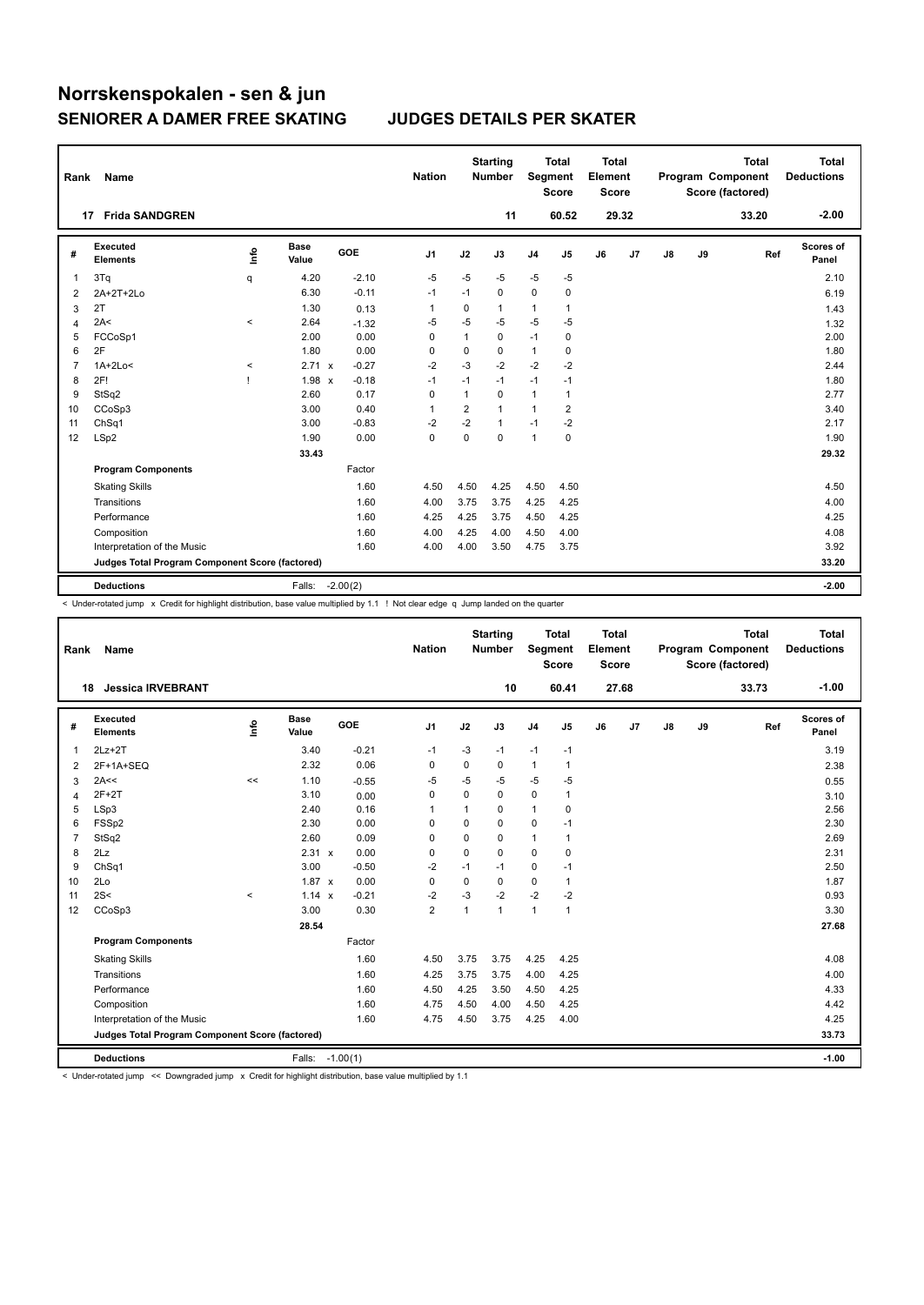| Rank           | Name                                            |      |                      |         | <b>Nation</b>  |                | <b>Starting</b><br><b>Number</b> |                | <b>Total</b><br>Segment<br><b>Score</b> | <b>Total</b><br>Element<br><b>Score</b> |       |    |    | <b>Total</b><br>Program Component<br>Score (factored) | <b>Total</b><br><b>Deductions</b> |
|----------------|-------------------------------------------------|------|----------------------|---------|----------------|----------------|----------------------------------|----------------|-----------------------------------------|-----------------------------------------|-------|----|----|-------------------------------------------------------|-----------------------------------|
|                | <b>Maja DICKMAN</b><br>19                       |      |                      |         |                |                | 5                                |                | 59.95                                   |                                         | 28.75 |    |    | 31.20                                                 | 0.00                              |
| #              | <b>Executed</b><br><b>Elements</b>              | Info | <b>Base</b><br>Value | GOE     | J1             | J2             | J3                               | J <sub>4</sub> | J5                                      | J6                                      | J7    | J8 | J9 | Ref                                                   | Scores of<br>Panel                |
| 1              | 2Lo                                             |      | 1.70                 | 0.11    | $\overline{1}$ | 2              | 0                                | $\mathbf{1}$   | 0                                       |                                         |       |    |    |                                                       | 1.81                              |
| 2              | 2A<<                                            | <<   | 1.10                 | $-0.44$ | $-4$           | $-4$           | $-4$                             | $-4$           | $-4$                                    |                                         |       |    |    |                                                       | 0.66                              |
| 3              | $2Lz+2T$                                        |      | 3.40                 | 0.07    | 0              | 1              | 0                                | 0              | 1                                       |                                         |       |    |    |                                                       | 3.47                              |
| $\overline{4}$ | FCSp3                                           |      | 2.80                 | 0.19    | $\overline{1}$ | $\overline{2}$ | $\Omega$                         | $\Omega$       | $\mathbf{1}$                            |                                         |       |    |    |                                                       | 2.99                              |
| 5              | 2F                                              |      | 1.80                 | $-0.24$ | $-1$           | $-2$           | $-1$                             | $-1$           | $-2$                                    |                                         |       |    |    |                                                       | 1.56                              |
| 6              | $2Lz + 2T$                                      |      | 3.40                 | 0.00    | $\mathbf 0$    | $\mathbf 0$    | 0                                | $-1$           | 0                                       |                                         |       |    |    |                                                       | 3.40                              |
| $\overline{7}$ | 2S+1Eu+2S                                       |      | 3.10                 | $-0.13$ | $-1$           | $\mathbf 0$    | $-1$                             | $-1$           | $-1$                                    |                                         |       |    |    |                                                       | 2.97                              |
| 8              | LSp3                                            |      | 2.40                 | 0.16    | 1              | 1              | 0                                | $-1$           | $\mathbf{1}$                            |                                         |       |    |    |                                                       | 2.56                              |
| 9              | 2F                                              |      | 1.98 x               | 0.00    | 0              | 1              | 0                                | $-1$           | 0                                       |                                         |       |    |    |                                                       | 1.98                              |
| 10             | StSq2                                           |      | 2.60                 | 0.00    | $-2$           | $\overline{2}$ | $-1$                             | $\mathbf{1}$   | 0                                       |                                         |       |    |    |                                                       | 2.60                              |
| 11             | ChSq1                                           |      | 3.00                 | $-0.67$ | $-3$           | $\mathbf 0$    | $-1$                             | $-1$           | $-2$                                    |                                         |       |    |    |                                                       | 2.33                              |
| 12             | CCoSp2                                          |      | 2.50                 | $-0.08$ | $-1$           | 0              | $-1$                             | $\mathbf 0$    | $\mathbf 0$                             |                                         |       |    |    |                                                       | 2.42                              |
|                |                                                 |      | 29.78                |         |                |                |                                  |                |                                         |                                         |       |    |    |                                                       | 28.75                             |
|                | <b>Program Components</b>                       |      |                      | Factor  |                |                |                                  |                |                                         |                                         |       |    |    |                                                       |                                   |
|                | <b>Skating Skills</b>                           |      |                      | 1.60    | 4.00           | 4.00           | 3.50                             | 4.00           | 3.75                                    |                                         |       |    |    |                                                       | 3.92                              |
|                | Transitions                                     |      |                      | 1.60    | 4.00           | 4.25           | 3.50                             | 3.75           | 3.50                                    |                                         |       |    |    |                                                       | 3.75                              |
|                | Performance                                     |      |                      | 1.60    | 3.75           | 4.25           | 3.75                             | 3.75           | 3.75                                    |                                         |       |    |    |                                                       | 3.75                              |
|                | Composition                                     |      |                      | 1.60    | 4.00           | 4.75           | 3.75                             | 4.25           | 3.50                                    |                                         |       |    |    |                                                       | 4.00                              |
|                | Interpretation of the Music                     |      |                      | 1.60    | 4.00           | 4.75           | 3.50                             | 4.25           | 4.00                                    |                                         |       |    |    |                                                       | 4.08                              |
|                | Judges Total Program Component Score (factored) |      |                      |         |                |                |                                  |                |                                         |                                         |       |    |    |                                                       | 31.20                             |
|                | <b>Deductions</b>                               |      |                      |         |                |                |                                  |                |                                         |                                         |       |    |    |                                                       | 0.00                              |

<< Downgraded jump x Credit for highlight distribution, base value multiplied by 1.1

| Rank           | <b>Name</b>                                     |         |                      |            | <b>Nation</b>  |                | <b>Starting</b><br><b>Number</b> | Segment        | <b>Total</b><br><b>Score</b> | <b>Total</b><br>Element<br><b>Score</b> |       |               |    | <b>Total</b><br>Program Component<br>Score (factored) | <b>Total</b><br><b>Deductions</b> |
|----------------|-------------------------------------------------|---------|----------------------|------------|----------------|----------------|----------------------------------|----------------|------------------------------|-----------------------------------------|-------|---------------|----|-------------------------------------------------------|-----------------------------------|
|                | Lovisa HÄGGLUND<br>20                           |         |                      |            |                |                | 3                                |                | 58.82                        |                                         | 27.82 |               |    | 32.00                                                 | $-1.00$                           |
| #              | Executed<br><b>Elements</b>                     | lnfo    | <b>Base</b><br>Value | GOE        | J <sub>1</sub> | J2             | J3                               | J <sub>4</sub> | J <sub>5</sub>               | J6                                      | J7    | $\mathsf{J}8$ | J9 | Ref                                                   | Scores of<br>Panel                |
| $\mathbf 1$    | 2Lo                                             |         | 1.70                 | 0.06       | $\mathbf{1}$   | 0              | 0                                | $\mathbf 0$    | $\mathbf{1}$                 |                                         |       |               |    |                                                       | 1.76                              |
| 2              | 2Lz                                             |         | 2.10                 | $-0.70$    | $-2$           | $-4$           | $-3$                             | $-3$           | $-4$                         |                                         |       |               |    |                                                       | 1.40                              |
| 3              | $2S+2T$                                         |         | 2.60                 | 0.04       | 0              | $\mathbf 0$    | $\Omega$                         | $\mathbf{1}$   | $\mathbf{1}$                 |                                         |       |               |    |                                                       | 2.64                              |
| $\overline{4}$ | LSp2                                            |         | 1.90                 | $-0.06$    | $\overline{1}$ | $-1$           | $\mathbf 0$                      | $-1$           | $\mathbf 0$                  |                                         |       |               |    |                                                       | 1.84                              |
| 5              | StSq2                                           |         | 2.60                 | 0.26       | $\overline{2}$ | 1              | $\mathbf{1}$                     | 1              | 1                            |                                         |       |               |    |                                                       | 2.86                              |
| 6              | 2Lz                                             |         | 2.10                 | 0.00       | $\overline{1}$ | 0              | $\mathbf 0$                      | 0              | $\mathbf 0$                  |                                         |       |               |    |                                                       | 2.10                              |
| $\overline{7}$ | 2F                                              |         | 1.98 x               | 0.18       | $\overline{1}$ | 1              | 0                                | 1              | 1                            |                                         |       |               |    |                                                       | 2.16                              |
| 8              | FCCoSp4                                         |         | 3.50                 | 0.00       | 0              | 1              | $\Omega$                         | 0              | $\mathbf 0$                  |                                         |       |               |    |                                                       | 3.50                              |
| 9              | 1A+1Eu+2F<                                      | $\prec$ | $3.34 \times$        | $-0.72$    | $-5$           | $-5$           | $-5$                             | $-5$           | $-5$                         |                                         |       |               |    |                                                       | 2.62                              |
| 10             | 2Lo                                             |         | $1.87 \times$        | 0.00       | $\mathbf 0$    | 1              | $\Omega$                         | 0              | $\mathbf 0$                  |                                         |       |               |    |                                                       | 1.87                              |
| 11             | ChSq1                                           |         | 3.00                 | 0.67       | $\overline{1}$ | $\overline{2}$ | $\mathbf{1}$                     | $-1$           | $\overline{2}$               |                                         |       |               |    |                                                       | 3.67                              |
| 12             | CCoSp1V                                         |         | 1.50                 | $-0.10$    | $-1$           | $-1$           | $\Omega$                         | 0              | $-1$                         |                                         |       |               |    |                                                       | 1.40                              |
|                |                                                 |         | 28.19                |            |                |                |                                  |                |                              |                                         |       |               |    |                                                       | 27.82                             |
|                | <b>Program Components</b>                       |         |                      | Factor     |                |                |                                  |                |                              |                                         |       |               |    |                                                       |                                   |
|                | <b>Skating Skills</b>                           |         |                      | 1.60       | 4.50           | 3.75           | 3.25                             | 3.75           | 4.00                         |                                         |       |               |    |                                                       | 3.83                              |
|                | Transitions                                     |         |                      | 1.60       | 4.50           | 4.00           | 3.75                             | 3.50           | 4.25                         |                                         |       |               |    |                                                       | 4.00                              |
|                | Performance                                     |         |                      | 1.60       | 4.75           | 4.00           | 3.50                             | 3.75           | 4.00                         |                                         |       |               |    |                                                       | 3.92                              |
|                | Composition                                     |         |                      | 1.60       | 5.00           | 4.50           | 4.00                             | 3.75           | 4.25                         |                                         |       |               |    |                                                       | 4.25                              |
|                | Interpretation of the Music                     |         |                      | 1.60       | 4.75           | 4.25           | 3.75                             | 3.75           | 4.00                         |                                         |       |               |    |                                                       | 4.00                              |
|                | Judges Total Program Component Score (factored) |         |                      |            |                |                |                                  |                |                              |                                         |       |               |    |                                                       | 32.00                             |
|                | <b>Deductions</b>                               |         | Falls:               | $-1.00(1)$ |                |                |                                  |                |                              |                                         |       |               |    |                                                       | $-1.00$                           |

< Under-rotated jump x Credit for highlight distribution, base value multiplied by 1.1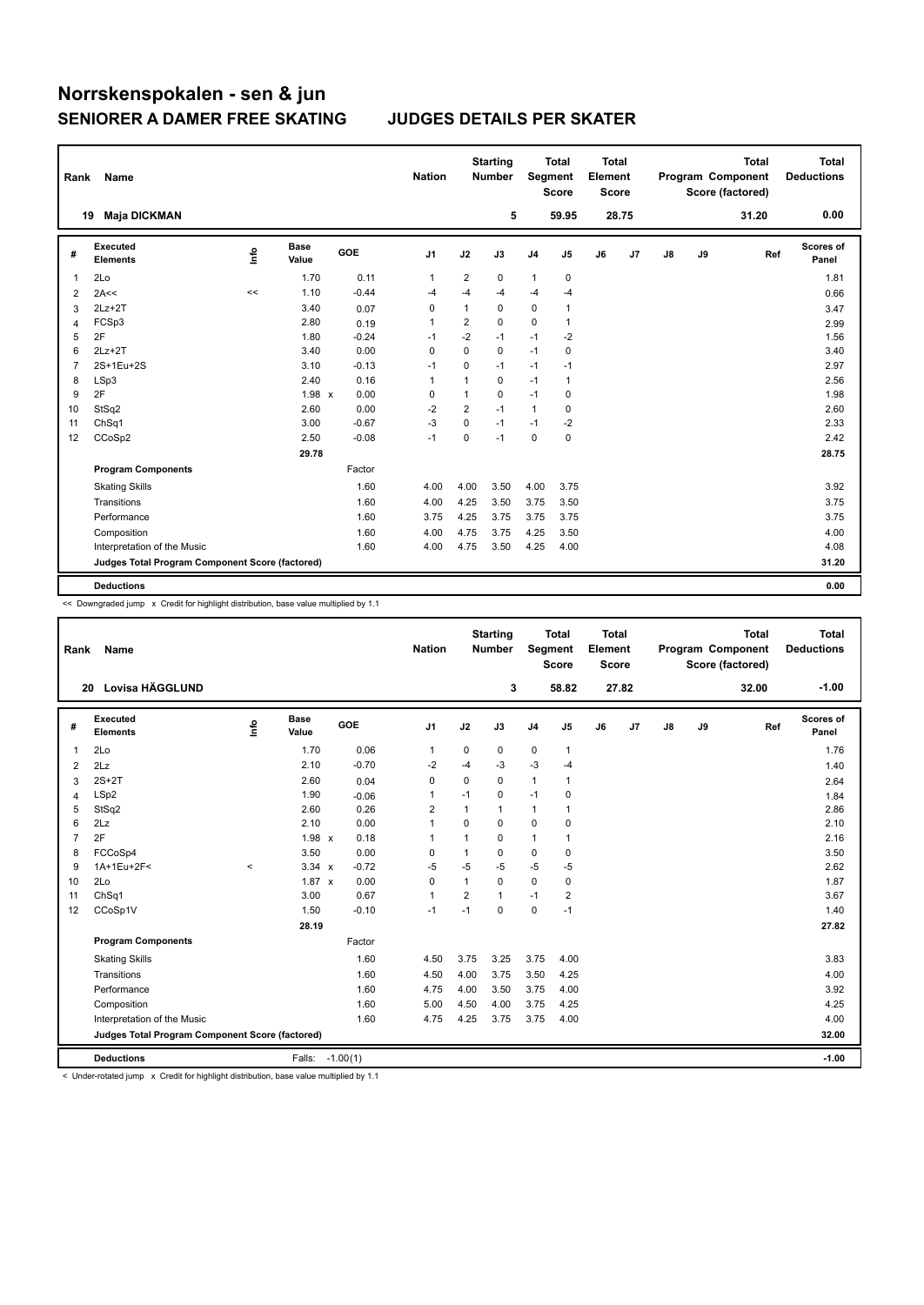| Rank           | Name                                            |              |                      |         | <b>Nation</b> |              | <b>Starting</b><br><b>Number</b> | Segment        | <b>Total</b><br><b>Score</b> | <b>Total</b><br>Element<br><b>Score</b> |       |    |    | <b>Total</b><br>Program Component<br>Score (factored) | <b>Total</b><br><b>Deductions</b> |
|----------------|-------------------------------------------------|--------------|----------------------|---------|---------------|--------------|----------------------------------|----------------|------------------------------|-----------------------------------------|-------|----|----|-------------------------------------------------------|-----------------------------------|
| 21             | <b>Maria SANDBERG</b>                           |              |                      |         |               |              | 1                                |                | 58.17                        |                                         | 27.11 |    |    | 31.06                                                 | 0.00                              |
| #              | Executed<br><b>Elements</b>                     | lnfo         | <b>Base</b><br>Value | GOE     | J1            | J2           | J3                               | J <sub>4</sub> | $\mathsf{J}5$                | J6                                      | J7    | J8 | J9 | Ref                                                   | Scores of<br>Panel                |
| 1              | $2F+2T$                                         |              | 3.10                 | 0.06    | $\mathbf 0$   | $\mathbf{1}$ | 0                                | $\mathbf 0$    | 1                            |                                         |       |    |    |                                                       | 3.16                              |
| 2              | 2Lz!                                            | $\mathbf{I}$ | 2.10                 | $-0.42$ | $-2$          | $-2$         | $-2$                             | $-1$           | $-2$                         |                                         |       |    |    |                                                       | 1.68                              |
| 3              | CSp4                                            |              | 2.60                 | 0.26    | 1             | 1            | 0                                | $\mathbf{1}$   | $\overline{\mathbf{c}}$      |                                         |       |    |    |                                                       | 2.86                              |
| 4              | 2F                                              |              | 1.80                 | 0.06    | 0             | 0            | 0                                | $\mathbf{1}$   |                              |                                         |       |    |    |                                                       | 1.86                              |
| 5              | FCCoSp1                                         |              | 2.00                 | 0.20    | 1             | 1            | 0                                | $\mathbf{1}$   | 1                            |                                         |       |    |    |                                                       | 2.20                              |
| 6              | 2S                                              |              | 1.30                 | 0.00    | 1             | $\mathbf 0$  | 0                                | $\mathbf 0$    | 0                            |                                         |       |    |    |                                                       | 1.30                              |
| $\overline{7}$ | 1A+1Eu+1S                                       |              | 2.20 x               | 0.00    | 0             | 0            | 0                                | $-1$           | 0                            |                                         |       |    |    |                                                       | 2.20                              |
| 8              | $2Lo+2T$                                        |              | $3.30 \times$        | $-0.17$ | -1            | $-1$         | $-1$                             | $-1$           | 0                            |                                         |       |    |    |                                                       | 3.13                              |
| 9              | ChSq1                                           |              | 3.00                 | 0.17    | 0             | $\mathbf{1}$ | 1                                | $\mathbf 0$    | 0                            |                                         |       |    |    |                                                       | 3.17                              |
| 10             | StSq1                                           |              | 1.80                 | 0.00    | $\mathbf 0$   | 0            | 0                                | $\mathbf{1}$   | $\mathbf 0$                  |                                         |       |    |    |                                                       | 1.80                              |
| 11             | 2Lo                                             |              | $1.87 \times$        | 0.00    | 0             | 0            | 0                                | 0              | 0                            |                                         |       |    |    |                                                       | 1.87                              |
| 12             | CCoSp2V                                         |              | 1.88                 | 0.00    | $\mathbf 0$   | 0            | 0                                | $-1$           | $\mathbf 0$                  |                                         |       |    |    |                                                       | 1.88                              |
|                |                                                 |              | 26.95                |         |               |              |                                  |                |                              |                                         |       |    |    |                                                       | 27.11                             |
|                | <b>Program Components</b>                       |              |                      | Factor  |               |              |                                  |                |                              |                                         |       |    |    |                                                       |                                   |
|                | <b>Skating Skills</b>                           |              |                      | 1.60    | 4.50          | 3.75         | 3.50                             | 4.00           | 3.75                         |                                         |       |    |    |                                                       | 3.83                              |
|                | Transitions                                     |              |                      | 1.60    | 4.25          | 3.50         | 3.75                             | 3.75           | 3.75                         |                                         |       |    |    |                                                       | 3.75                              |
|                | Performance                                     |              |                      | 1.60    | 4.25          | 4.00         | 3.50                             | 4.00           | 3.50                         |                                         |       |    |    |                                                       | 3.83                              |
|                | Composition                                     |              |                      | 1.60    | 4.50          | 4.25         | 3.75                             | 4.00           | 3.75                         |                                         |       |    |    |                                                       | 4.00                              |
|                | Interpretation of the Music                     |              |                      | 1.60    | 4.50          | 4.00         | 3.75                             | 4.25           | 3.50                         |                                         |       |    |    |                                                       | 4.00                              |
|                | Judges Total Program Component Score (factored) |              |                      |         |               |              |                                  |                |                              |                                         |       |    |    |                                                       | 31.06                             |
|                | <b>Deductions</b>                               |              |                      |         |               |              |                                  |                |                              |                                         |       |    |    |                                                       | 0.00                              |

x Credit for highlight distribution, base value multiplied by 1.1 ! Not clear edge

| Rank           | Name                                            |          |                      |         | <b>Nation</b>  |                | <b>Starting</b><br><b>Number</b> |                | <b>Total</b><br>Segment<br><b>Score</b> | <b>Total</b><br>Element<br><b>Score</b> |       |    |    | <b>Total</b><br>Program Component<br>Score (factored) | <b>Total</b><br><b>Deductions</b> |
|----------------|-------------------------------------------------|----------|----------------------|---------|----------------|----------------|----------------------------------|----------------|-----------------------------------------|-----------------------------------------|-------|----|----|-------------------------------------------------------|-----------------------------------|
|                | 22 Amanda SABEL                                 |          |                      |         |                |                | 9                                |                | 57.63                                   |                                         | 24.89 |    |    | 33.74                                                 | $-1.00$                           |
| #              | Executed<br><b>Elements</b>                     | lnfo     | <b>Base</b><br>Value | GOE     | J1             | J2             | J3                               | J <sub>4</sub> | J <sub>5</sub>                          | J6                                      | J7    | J8 | J9 | Ref                                                   | Scores of<br>Panel                |
| 1              | 2F+1Eu+2S                                       |          | 3.60                 | 0.00    | 0              | 0              | 0                                | 0              | 0                                       |                                         |       |    |    |                                                       | 3.60                              |
| 2              | 1Lze                                            | е        | 0.48                 | $-0.14$ | -3             | $-4$           | -3                               | $-2$           | -3                                      |                                         |       |    |    |                                                       | 0.34                              |
| 3              | 1A                                              |          | 1.10                 | 0.04    | 0              | 0              | 0                                | 1              | $\mathbf{1}$                            |                                         |       |    |    |                                                       | 1.14                              |
| $\overline{4}$ | $2F+2T<$                                        | $\hat{}$ | 2.84                 | $-0.60$ | -2             | $-5$           | $-3$                             | $-4$           | -3                                      |                                         |       |    |    |                                                       | 2.24                              |
| 5              | FCSp3                                           |          | 2.80                 | 0.28    | $\mathbf{1}$   | 3              | $\mathbf{1}$                     | 0              | $\mathbf{1}$                            |                                         |       |    |    |                                                       | 3.08                              |
| 6              | ChSq1                                           |          | 3.00                 | 0.33    | -2             | 0              | 1                                | 1              | 2                                       |                                         |       |    |    |                                                       | 3.33                              |
| 7              | $2S+2T<<$                                       | <<       | $1.87 \times$        | $-0.65$ | -5             | $-5$           | $-5$                             | $-5$           | $-5$                                    |                                         |       |    |    |                                                       | 1.22                              |
| 8              | 1Lo                                             |          | $0.55 \times$        | $-0.05$ | -1             | $-2$           | $-1$                             | $-1$           | $-1$                                    |                                         |       |    |    |                                                       | 0.50                              |
| 9              | 2Log                                            | q        | $1.87 \times$        | $-0.34$ | $-2$           | $-2$           | $-2$                             | $-2$           | $-1$                                    |                                         |       |    |    |                                                       | 1.53                              |
| 10             | CCoSp3                                          |          | 3.00                 | $-0.50$ | $-2$           | $-1$           | $-2$                             | $-1$           | $-2$                                    |                                         |       |    |    |                                                       | 2.50                              |
| 11             | StSq2                                           |          | 2.60                 | 0.09    | 0              | 2              | 0                                | 1              | 0                                       |                                         |       |    |    |                                                       | 2.69                              |
| 12             | LSp3                                            |          | 2.40                 | 0.32    | $\overline{1}$ | $\overline{2}$ | $\mathbf{1}$                     | $\overline{2}$ | $\overline{1}$                          |                                         |       |    |    |                                                       | 2.72                              |
|                |                                                 |          | 26.11                |         |                |                |                                  |                |                                         |                                         |       |    |    |                                                       | 24.89                             |
|                | <b>Program Components</b>                       |          |                      | Factor  |                |                |                                  |                |                                         |                                         |       |    |    |                                                       |                                   |
|                | <b>Skating Skills</b>                           |          |                      | 1.60    | 4.25           | 4.50           | 3.50                             | 4.25           | 4.00                                    |                                         |       |    |    |                                                       | 4.17                              |
|                | Transitions                                     |          |                      | 1.60    | 4.00           | 4.25           | 3.50                             | 4.00           | 4.00                                    |                                         |       |    |    |                                                       | 4.00                              |
|                | Performance                                     |          |                      | 1.60    | 4.25           | 4.25           | 3.25                             | 4.25           | 4.00                                    |                                         |       |    |    |                                                       | 4.17                              |
|                | Composition                                     |          |                      | 1.60    | 4.50           | 4.50           | 3.75                             | 4.50           | 4.25                                    |                                         |       |    |    |                                                       | 4.42                              |
|                | Interpretation of the Music                     |          |                      | 1.60    | 4.50           | 4.75           | 3.50                             | 4.50           | 4.00                                    |                                         |       |    |    |                                                       | 4.33                              |
|                | Judges Total Program Component Score (factored) |          |                      |         |                |                |                                  |                |                                         |                                         |       |    |    |                                                       | 33.74                             |
|                | <b>Deductions</b>                               |          | Falls: -1.00(1)      |         |                |                |                                  |                |                                         |                                         |       |    |    |                                                       | $-1.00$                           |

< Under-rotated jump << Downgraded jump x Credit for highlight distribution, base value multiplied by 1.1 e Wrong edge q Jump landed on the quarter